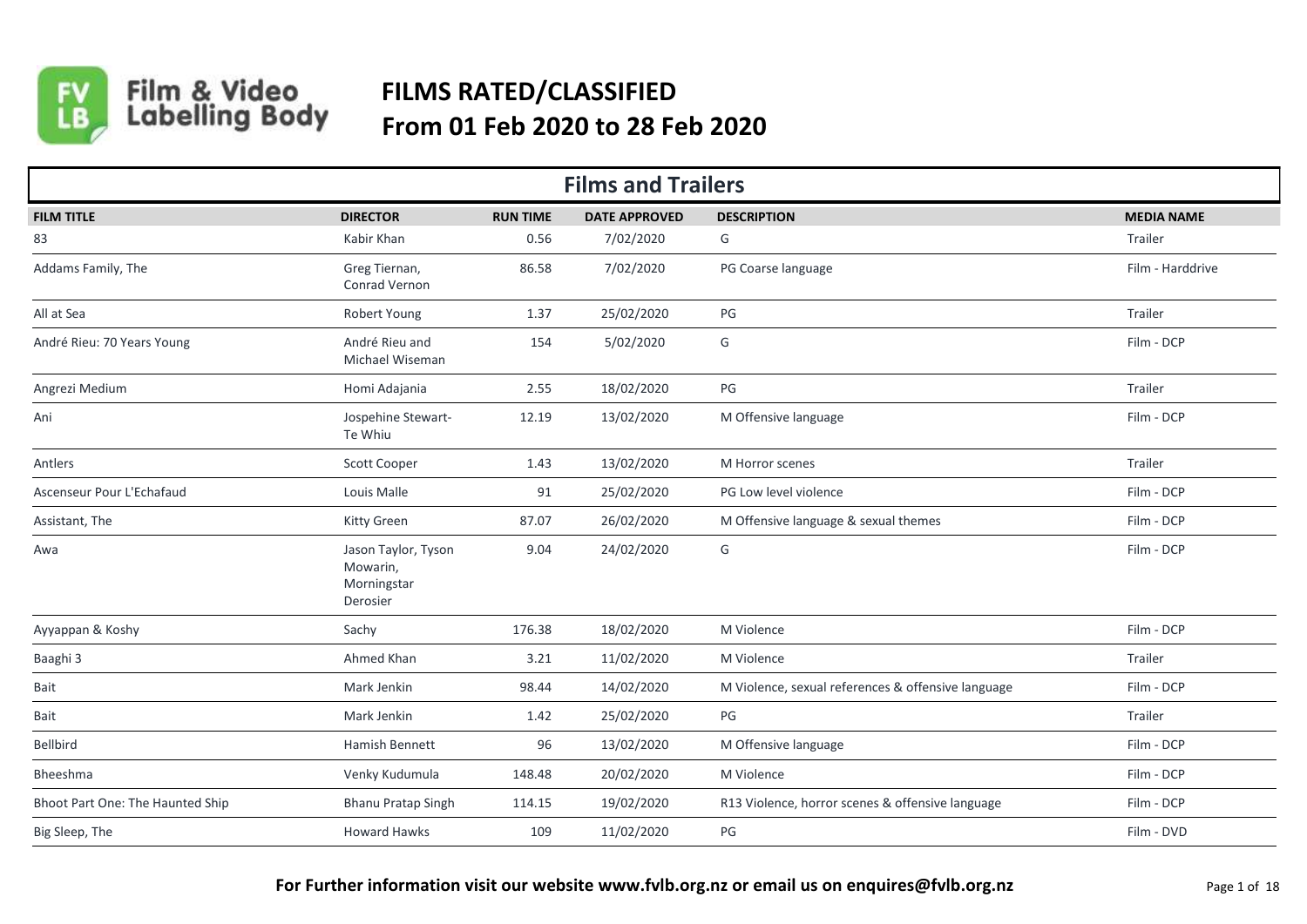| Big Trip, The                                 | Vasiliy Rovenskiy                  | 83.43        | 4/02/2020  | PG Violence                                                                         | Film - DCP       |
|-----------------------------------------------|------------------------------------|--------------|------------|-------------------------------------------------------------------------------------|------------------|
| Birds of Prey (And the Fantabulous Emancipati | Cathy Yan                          | 108.45       | 4/02/2020  | R16 Violence, cruelty, offensive language & sexual references                       | Film - DCP       |
| <b>Black Widow</b>                            | Cate Shortland                     | 2.12         | 18/02/2020 | M                                                                                   | Trailer          |
| Bloodshot                                     | Dave Wilson                        | 109          | 27/02/2020 | M Violence & offensive language                                                     | Film - DCP       |
| <b>Bombay Rose</b>                            | Gitanjali Rao                      | 96.05        | 17/02/2020 | PG Violence & some scenes may disturb                                               | Film - DCP       |
| Brahms: The Boy 2                             | <b>William Brent Bell</b>          | 86           | 18/02/2020 | M Violence & horror                                                                 | Film - DCP       |
| Call of the Wild, The                         | Chris Sanders                      | 99.32        | 13/02/2020 | PG Violence                                                                         | Film - DCP       |
| <b>Charlies Angels</b>                        | Elizabeth Banks                    | 118          | 7/02/2020  | M Violence                                                                          | Film - Harddrive |
| Connected                                     | Michael Rianda &<br>Jeff Rowe      | $\mathbf{1}$ | 25/02/2020 | G                                                                                   | Trailer          |
| Creature from the Black Lagoon                | Jack Arnold                        | 80           | 10/02/2020 | PG Low level violence                                                               | Film - DCP       |
| Current War, The                              | Alfonso Gomez-<br>Rejon            | 102          | 11/02/2020 | M Adult themes                                                                      | Film - DCP       |
| Dazzled, The                                  | Sarah Suco                         | 100.06       | 27/02/2020 | R16 Sex scenes, nudity, violence, sexual abuse themes & content<br>that may disturb | Film - DCP       |
| Deux Moi                                      | Cedric Klapisch                    | 110.07       | 4/02/2020  | M Sex scenes                                                                        | Film - DCP       |
| Dolittle                                      | Stephen Gaghan                     | 101          | 25/02/2020 | PG Violence                                                                         | Film - DVD       |
| Doors, The: Break on Thru A Celebration of R  | Justin Kruetzmann                  | 101.54       | 7/02/2020  | M Offensive language                                                                | Film - DCP       |
| Downhill                                      | Nat Faxon/Jim Rash                 | 86.13        | 18/02/2020 | M Offensive language & sexual references                                            | Film - DCP       |
| Downhill                                      | Nat Faxon/Jim Rash                 | 2.2          | 18/02/2020 | PG                                                                                  | Trailer          |
| Emma                                          | Autumn de Wilde                    | 124.52       | 7/02/2020  | <b>PG Nudity</b>                                                                    | Film - DCP       |
| Female Trouble                                | John Waters                        | 97           | 25/02/2020 | R18 Violence & sex scenes                                                           | Film - DCP       |
| Fourmi                                        | Julien Rappeneau                   | 106          | 25/02/2020 | PG Violence & coarse language                                                       | Film - DCP       |
| Free Guy                                      | Shawn Levy                         | 3.02         | 13/02/2020 | M                                                                                   | Trailer          |
| French Dispatch, The                          | Wes Anderson                       | 2.26         | 27/02/2020 | PG                                                                                  | Trailer          |
| Frozen 2                                      | Chris Buck, Jennifer<br><b>Lee</b> | 103.04       | 13/02/2020 | PG Some scenes may scare very young children                                        | Film - DCP       |
| Good Liar, The                                | <b>Bill Condon</b>                 | 109.27       | 7/02/2020  | R13 Sexual violence, violence, offensive language & nudity                          | Film - Harddrive |
| Goodbye, Mr Chips                             | Sam Wood                           | 114          | 27/02/2020 | G                                                                                   | Film - DCP       |
| Hand of Death, The                            | Wu Yu-Sheng                        | 95           | 13/02/2020 | M Violence                                                                          | Film - DCP       |
|                                               |                                    |              |            |                                                                                     |                  |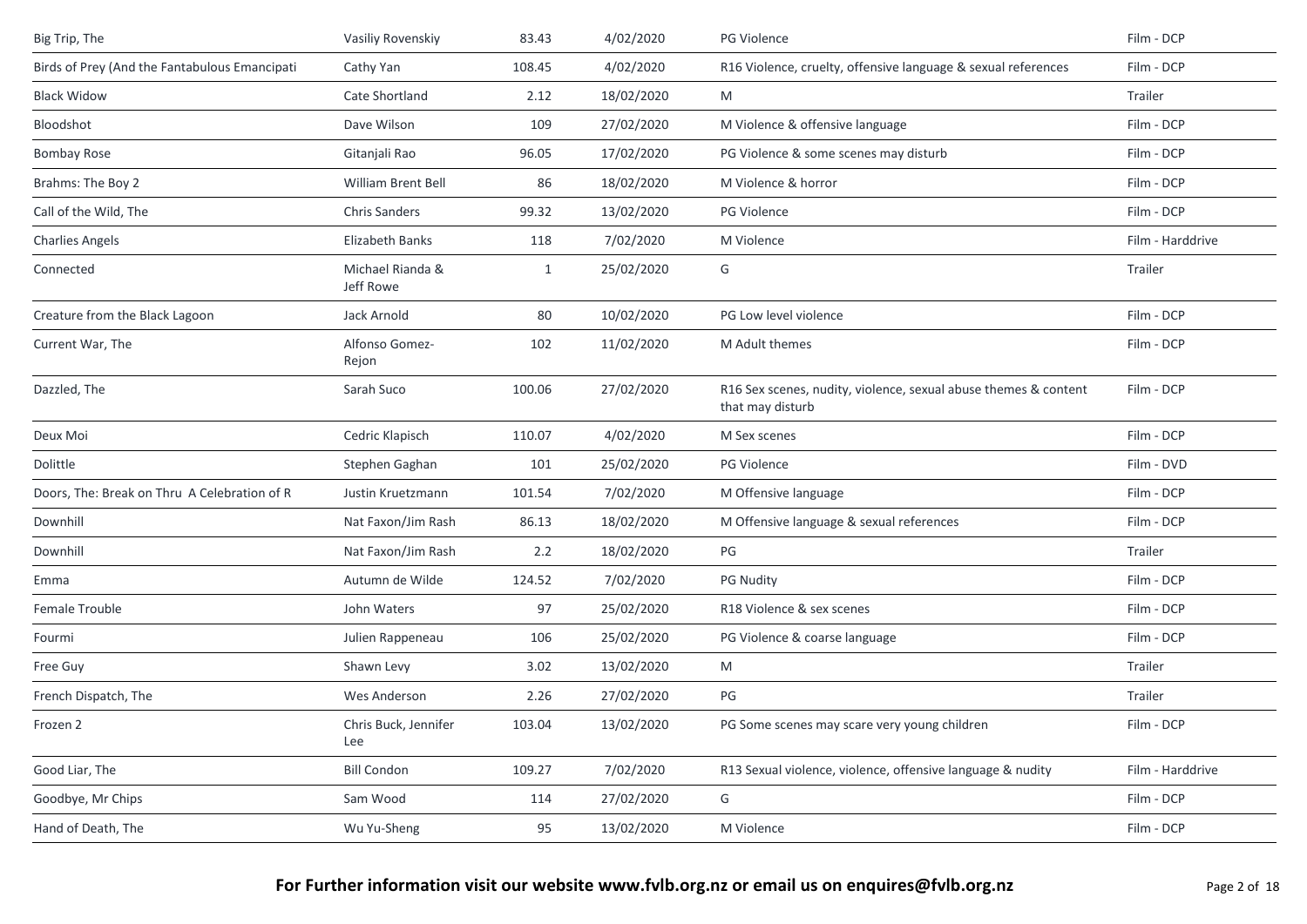| Hello, Dolly!                       | Gene Kelly                                               | 146          | 27/02/2020 | G                                                              | Film - DCP       |
|-------------------------------------|----------------------------------------------------------|--------------|------------|----------------------------------------------------------------|------------------|
| Hinekura                            | Becs Arahanga                                            | 17.39        | 13/02/2020 | M Violence                                                     | Film - DCP       |
| Honeyland                           | Tamara Kotevska,<br>Ljubomir Stefanov                    | 2.09         | 4/02/2020  | PG                                                             | Trailer          |
| Hotel des Ameriques                 | André Téchiné                                            | 93.42        | 25/02/2020 | M                                                              | Film - DCP       |
| Humorist, The                       | Mikhail Idov                                             | 101.58       | 10/02/2020 | M Sex scenes & offensive language                              | Film - DCP       |
| I Am Woman                          | Unjoo Moon                                               | 1.04         | 4/02/2020  | G                                                              | Trailer          |
| Ik Sandhu Hunda Si                  | Rakesh Mehta                                             | $\mathbf{1}$ | 7/02/2020  | M                                                              | Trailer          |
| Ik Sandhu Hunda Si                  | Rakesh Mehta                                             | 115.02       | 26/02/2020 | R13 Violence                                                   | Film - DCP       |
| Ikko Mikke                          | Pankaj Verma                                             | 1.3          | 7/02/2020  | PG                                                             | Trailer          |
| In the Name of the Land             | <b>Edouard Bergeon</b>                                   | 104          | 18/02/2020 | M Offensive language                                           | Film - DCP       |
| Invisible Man, The                  | Leigh Whannell                                           | 1.23         | 18/02/2020 | M                                                              | Trailer          |
| Invisible Man, The                  | Leigh Whannell                                           | 124.21       | 24/02/2020 | R16 Violence, cruelty, self-harm & domestic abuse              | Film - DCP       |
| Jaanu                               | C Premkumar                                              | 150.48       | 7/02/2020  | PG Coarse language                                             | Film - DCP       |
| Kauri                               | Alex Lazarowich,<br>Lada Suomenrinne,<br>Raymond Edwards | 5.24         | 24/02/2020 | G                                                              | Film - DCP       |
| Kem Chho?                           | Vipul Sharma                                             | 140          | 4/02/2020  | M Adult themes                                                 | Film - DCP       |
| King Maker, The                     | Lauren Greenfield                                        | 101.07       | 25/02/2020 | M Violence, cruelty & content that may disturb                 | Film - DCP       |
| Knives Out                          | Rian Johnson                                             | 130          | 7/02/2020  | M Offensive language                                           | Film - Harddrive |
| Krystal                             | <b>Briar Grace-Smith</b>                                 | 13.32        | 13/02/2020 | M Offensive language & low level violence                      | Film - DCP       |
| Ladieu a la nuit                    | André Téchiné                                            | 102          | 25/02/2020 | M Offensive language                                           | Film - DCP       |
| Le Cercle Rouge                     | Jean-Pierre Melville                                     | 140          | 25/02/2020 | PG Violence                                                    | Film - DCP       |
| Legally Blonde                      | Robert Luketic                                           | 96           | 27/02/2020 | PG Sexual references                                           | Film - DCP       |
| Legend of Baron Toa, The            | Kiel McNaughton                                          | 105.28       | 4/02/2020  | RP13 Violence & offensive language                             | Film - DCP       |
| Legend of Baron Toa, The            | Kiel McNaughton                                          | 105.28       | 13/02/2020 | RP13 Violence & offensive language                             | Film - DCP       |
| Les Miserables - The Staged Concert | Cameron<br>Mackintosh                                    | 170          | 3/02/2020  | PG Coarse language                                             | Film - DCP       |
| Lighthouse, The                     | Robert Eggers                                            | 109.12       | 11/02/2020 | R16 Violence, animal cruelty, sex scenes & content may disturb | Film - DCP       |
| Liliu                               | Jeremiah Tauamiti                                        | 17.27        | 13/02/2020 | PG Low level violence                                          | Film - DCP       |
|                                     |                                                          |              |            |                                                                |                  |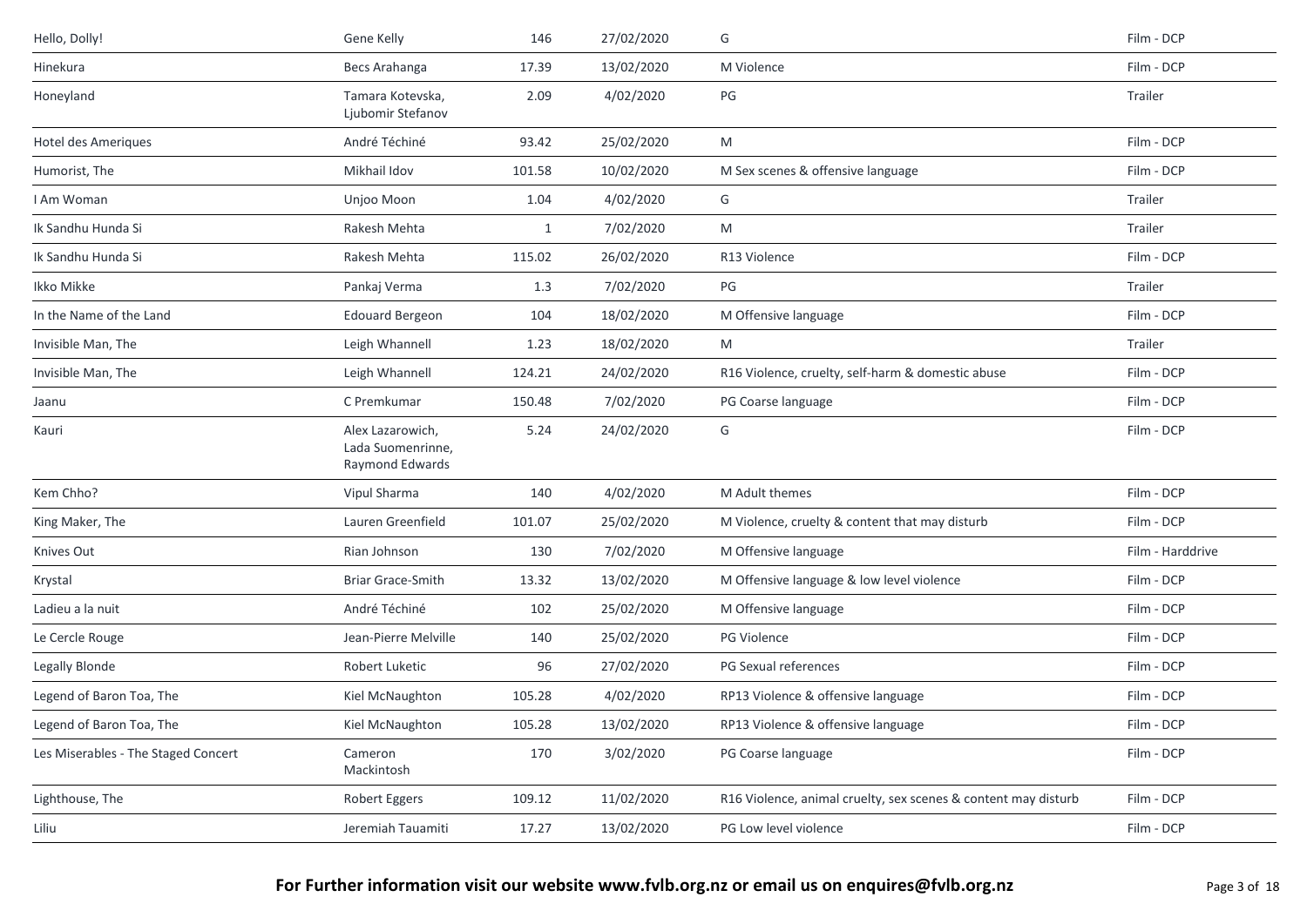| Long Time No Sea                      | Yung-Hui Tsui                                          | 96.33  | 24/02/2020 | G                                                                         | Film - DCP |
|---------------------------------------|--------------------------------------------------------|--------|------------|---------------------------------------------------------------------------|------------|
| Long Walk, The                        | Mattie Do                                              | 115.43 | 12/02/2020 | M Violence, offensive language & content that may disturb                 | Film - DCP |
| Love Aaj Kal                          | Imtiaz Ali                                             | 3      | 4/02/2020  | M                                                                         | Trailer    |
| Love Aaj Kal                          | Imtiaz Ali                                             | 141    | 11/02/2020 | M Violence                                                                | Film - DCP |
| Malang                                | Mohit Suri                                             | 134.37 | 5/02/2020  | R16 Violence, offensive language, drug use & sexual material              | Film - DCP |
| Matthias & Maxime                     | Xavier Dolan                                           | 120.2  | 25/02/2020 | R13 Violence, offensive language, drug use & sexual material              | Film - DCP |
| Mes Jours De Glore                    | Antoine de Bary                                        | 99     | 25/02/2020 | M Sex scenes, offensive language & nudity                                 | Film - DCP |
| Met Opera: Akhnaten                   | Phelim McDermott                                       | 223.28 | 4/02/2020  | G                                                                         | Film - DCP |
| Met Opera: Akhnaten                   | Phelim McDermott                                       | 0.36   | 25/02/2020 | G                                                                         | Trailer    |
| Met Opera: Porgy & Bess               | James Robinson                                         | 0.21   | 25/02/2020 | G                                                                         | Trailer    |
| Met Opera: Wozzeck                    | William Kentridge                                      | 0.31   | 25/02/2020 | G                                                                         | Trailer    |
| Mitzi Bearclaw                        | <b>Shelley Niro</b>                                    | 96.15  | 24/02/2020 | PG Violence & scary scenes                                                | Film - DCP |
| Moffie                                | <b>Oliver Hermanus</b>                                 | 103.55 | 19/02/2020 | R16 Violence, cruelty, offensive language, sexual material & suicide      | Film - DCP |
| Mon chien Stupide                     | Yvan Attal                                             | 1.26   | 20/02/2020 | PG                                                                        | Trailer    |
| Monsieur Klein                        | J Losey                                                | 123    | 25/02/2020 | R16                                                                       | Film - DCP |
| Mulan                                 | Niki Caro                                              | 2.24   | 13/02/2020 | PG                                                                        | Trailer    |
| Mulan                                 | Niki Caro                                              | 2.08   | 18/02/2020 | PG                                                                        | Trailer    |
| My Favorite Year                      | Richard Benjamin                                       | 92     | 25/02/2020 | PG Coarse language                                                        | Film - DCP |
| Nancy From Now On                     | Keely Meechan                                          | 19.38  | 13/02/2020 | M Violence, sexual references & offensive language                        | Film - DCP |
| National Theatre Live: Fleabag        | Vicky Jones                                            | 87.32  | 10/02/2020 | R16 Sexual material, offensive language & animal cruelty                  | Film - DCP |
| New Mutants, The                      | Josh Boone                                             | 2.21   | 18/02/2020 | M                                                                         | Trailer    |
| Nga Koe Koea                          | Chapin Hall, Jaimee<br>Poipoi, Joshua<br>Teariki Baker | 9.04   | 24/02/2020 | G                                                                         | Film - DCP |
| Oh My Kadavule                        | Ashwath<br>Marimuthu                                   | 153    | 7/02/2020  | M Offensive language                                                      | Film - DCP |
| On Vodka, Beers and Regrets           | Irene Emma<br>Villamor                                 | 94.01  | 3/02/2020  | M Violence, sexual violence & offensive language                          | Film - DCP |
| One Day in the Life of Noah Piugattuk | Zacharias Kunuk                                        | 111.41 | 24/02/2020 | G                                                                         | Film - DCP |
| Painted Bird, The                     | Václav Marhoul                                         | 168.58 | 26/02/2020 | R18 Violence, cruelty, child sexual abuse, sexual violence and<br>suicide | Film - DCP |

**For Further information visit our website www.fvlb.org.nz or email us on enquires@fvlb.org.nz** Page 4 of 18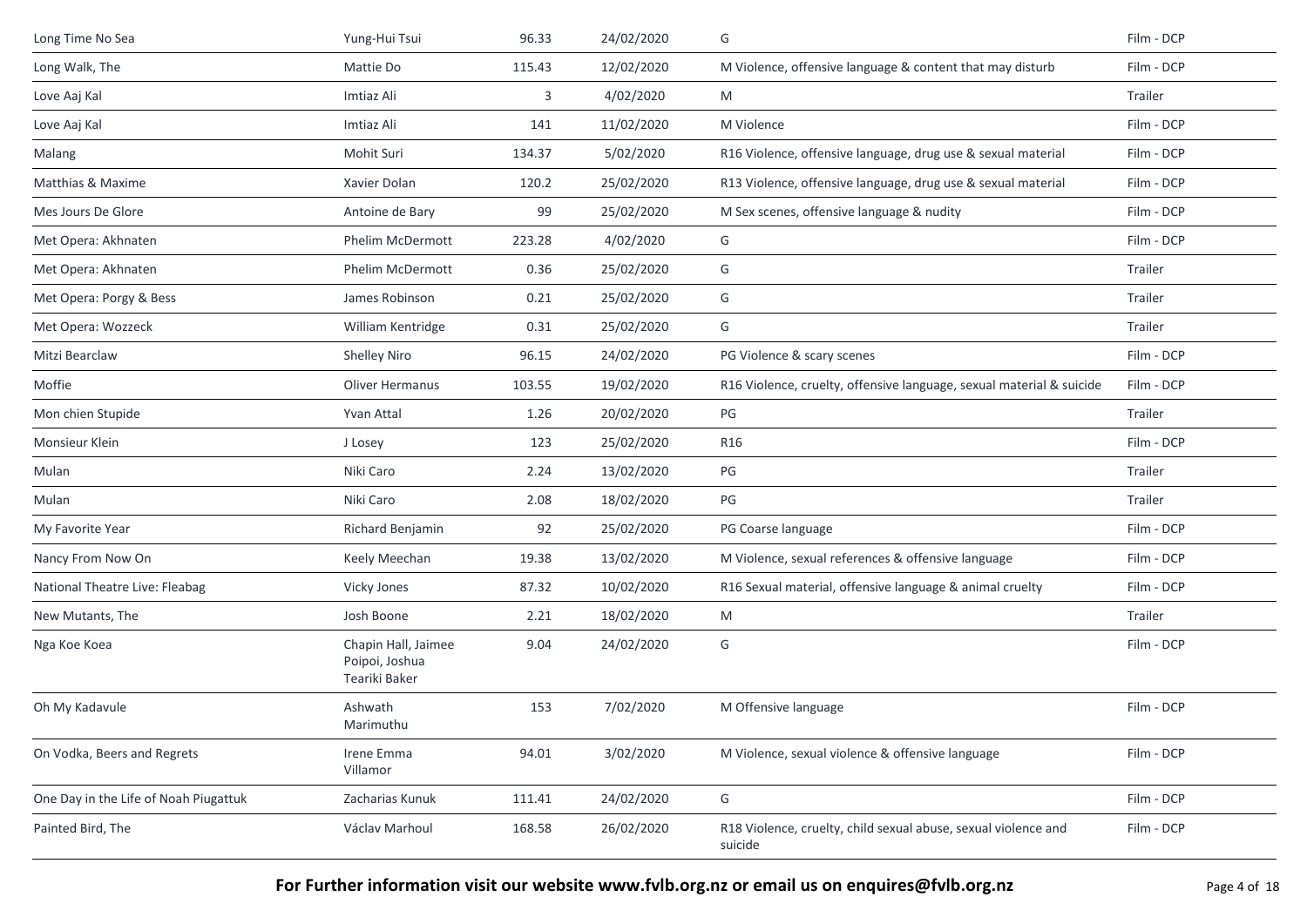| Peanut Butter Falcon, The   | Tyler Nilson,<br>Michael Schwartz | 96.52  | 7/02/2020  | M Violence & offensive language                  | Film - Harddrive |
|-----------------------------|-----------------------------------|--------|------------|--------------------------------------------------|------------------|
| Playing with Fire           | Andy Fickman                      | 96     | 7/02/2020  | PG                                               | Film - Harddrive |
| Playmobil: The Movie        | Lino DiSalvo                      | 99     | 7/02/2020  | G                                                | Film - Harddrive |
| Plein Soleil                | Rene Clement                      | 118    | 25/02/2020 | PG Low level violence                            | Film - DCP       |
| Polyester                   | John Waters                       | 86     | 25/02/2020 | R16                                              | Film - DCP       |
| Proxima                     | Alice Winocour                    | 108    | 25/02/2020 | M Offensive language & nudity                    | Film - DCP       |
| Queen and Slim              | Melina Matsoukas                  | 2.28   | 11/02/2020 | M                                                | Trailer          |
| Queens Corgi, The           | Vincent Kesteloot,<br>Ben Stassen | 85     | 7/02/2020  | PG Violence                                      | Film - Harddrive |
| Quezons Game                | Matthew Rosen                     | 126    | 18/02/2020 | M Offensive language                             | Film - DCP       |
| Quiet Place Part II, A      | John Krasinski                    | 2.35   | 20/02/2020 | M Horror scenes                                  | Trailer          |
| Rain People, The            | Francis Ford<br>Coppola           | 101    | 25/02/2020 | <b>R16</b>                                       | Film - DCP       |
| Rams                        | Jeremy Sims                       | 119    | 4/02/2020  | PG Violence & coarse language                    | Film - DCP       |
| Ru                          | Awanui Simich-<br>Pene            | 15.57  | 13/02/2020 | R13 Violence, offensive language & rape themes   | Film - DCP       |
| <b>Rustic Oracle</b>        | Sonia Boileau                     | 98.09  | 24/02/2020 | M Offensive language                             | Film - DCP       |
| Same But Different          | Nikki Si'ulepa                    | 95.13  | 13/02/2020 | M Sexual references                              | Film - DCP       |
| SamSam                      | Tanguy de Kermel                  | 78     | 25/02/2020 | G                                                | Film - DCP       |
| Shooter                     | Dilsher Singh,<br>Khushpal Singh  | 143.25 | 18/02/2020 | R16 Violence, cruelty & content that may disturb | Film - DCP       |
| Shubh Mangal Zyada Saavdhan | Hitesh Kewalya                    | 2.41   | 4/02/2020  | $\mathsf{PG}$                                    | Trailer          |
| Shubh Mangal Zyada Saavdhan | Hitesh Kewalya                    | 117.27 | 18/02/2020 | M Offensive language & suicide references        | Film - DCP       |
| Sonic the Hedgehog          | Jeff Fowler                       | 98.46  | 7/02/2020  | PG Violence                                      | Film - DCP       |
| Soul                        | Pete Docter, Kemp<br>Powers       | 1.3    | 20/02/2020 | G                                                | Trailer          |
| Spies in Disguise           | Nick Bruno, Troy<br>Quane         | 101.51 | 11/02/2020 | PG Violence                                      | Film - DVD       |
| Spiral                      | Darren Lynn<br>Bousman            | 1.46   | 13/02/2020 | ${\sf M}$                                        | Trailer          |
| <b>Spread Your Wings</b>    | Nicolas Vanier                    | 113    | 4/02/2020  | PG Coarse language                               | Film - DCP       |
|                             |                                   |        |            |                                                  |                  |

**For Further information visit our website www.fvlb.org.nz or email us on enquires@fvlb.org.nz** Page 5 of 18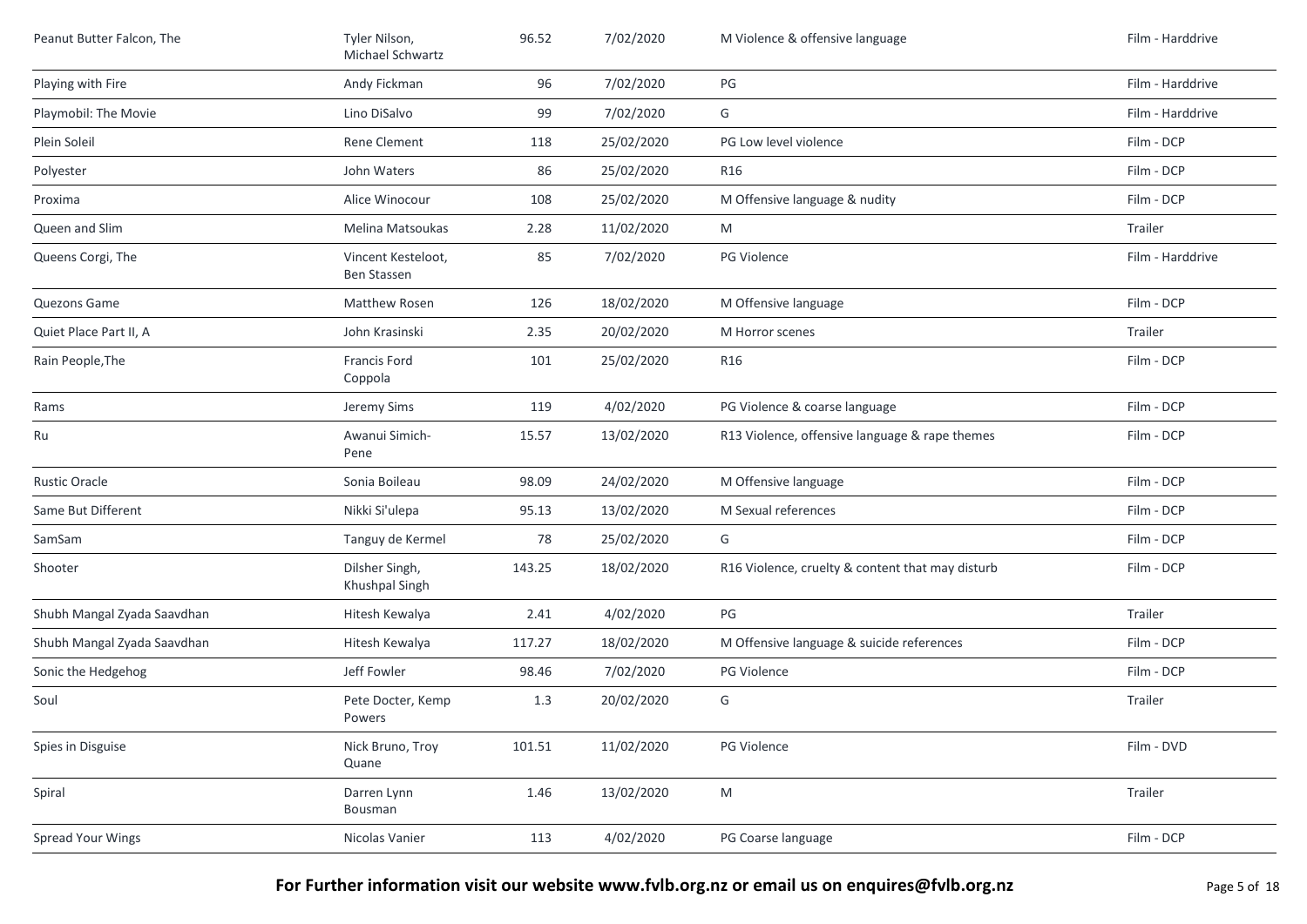| <b>Spread Your Wings</b>     | Nicolas Vanier                            | 113    | 25/02/2020 | PG Coarse language                                 | Film - DCP |
|------------------------------|-------------------------------------------|--------|------------|----------------------------------------------------|------------|
| Strangers on a Train         | Alfred Hitchcock                          | 101    | 25/02/2020 | M Low level violence                               | Film - DCP |
| Sufna                        | Jagdeep Sidhu                             | 144    | 11/02/2020 | M Violence & suicide references                    | Film - DCP |
| Sullivan's Travels           | Preston Sturges                           | 90     | 10/02/2020 | PG Medium level violence                           | Film - DVD |
| Sun Above Me Never Sets, The | Liubov Borisova                           | 108.27 | 24/02/2020 | PG Coarse language                                 | Film - DCP |
| Supa Modo                    | Likarion Wainaina                         | 73.59  | 25/02/2020 | PG                                                 | Film - DVD |
| <b>Super Special</b>         | <b>Ashley Williams</b>                    | 11.54  | 13/02/2020 | PG                                                 | Film - DCP |
| Swallows of Kabul, The       | Zabou Breitman,<br>Elea Gobbe<br>Mevellec | 81.07  | 25/02/2020 | R13 Violence, cruelty & sexual material            | Film - DCP |
| Take Home Pay                | S.Q.S                                     | 104.2  | 13/02/2020 | M Violence                                         | Film - DCP |
| Thappad                      | Anubhav Sushila<br>Sinha                  | 2.46   | 11/02/2020 | M                                                  | Trailer    |
| Thappad                      | Anubhav Sushila<br>Sinha                  | 142    | 25/02/2020 | M Offensive language                               | Film - DCP |
| That Man from Rio            | Philippe de Broca                         | 112    | 25/02/2020 | G                                                  | Film - DCP |
| This Town                    | David White                               | 2.03   | 7/02/2020  | PG                                                 | Trailer    |
| To Be Or Not to Be (1942)    | Ernst Lubitsch                            | 99     | 11/02/2020 | PG                                                 | Film - DVD |
| Trolls World Tour            | Walt Dohrn                                | 0.3    | 20/02/2020 | G                                                  | Trailer    |
| Turn of the Screw, The       | Alex Galvin                               | 1.52   | 25/02/2020 | M                                                  | Trailer    |
| Une Belle Equipe             | Mohamed Hamidi                            | 94.36  | 25/02/2020 | M Violence, sexual references & offensive language | Film - DCP |
| Vaanam Kottatum              | Dhana Sekaran                             | 124    | 4/02/2020  | M Violence                                         | Film - DCP |
| Varane Avashyamund           | Anoop Sathyan                             | 145    | 11/02/2020 | PG Violence, coarse language & drug references     | Film - DCP |
| Venise nest pas en Italie    | Ivan Calberac                             | 94     | 13/02/2020 | M Nudity                                           | Film - DCP |
| Wawa No Cidal                | Yu-Chieh Cheng                            | 99.2   | 13/02/2020 | G                                                  | Film - DCP |
| Way Back, The                | Gavin O'Connor                            | 108.16 | 4/02/2020  | M Offensive language & sexual references           | Film - DCP |
| Ways to See                  | Jessica Sanderson                         | 15.01  | 13/02/2020 | RP13 Deals with suicide                            | Film - DCP |
| Who You Think I Am           | Safy Nebbou                               | 101.45 | 13/02/2020 | M Sex scenes & sexual references                   | Film - DCP |
| Wild Grass                   | Xu Zhanxiong                              | 1.22   | 4/02/2020  | M                                                  | Trailer    |
| Wild Grass                   | Xu Zhanxiong                              | 112.12 | 13/02/2020 | M Violence & sexual violence                       | Film - DCP |
|                              |                                           |        |            |                                                    |            |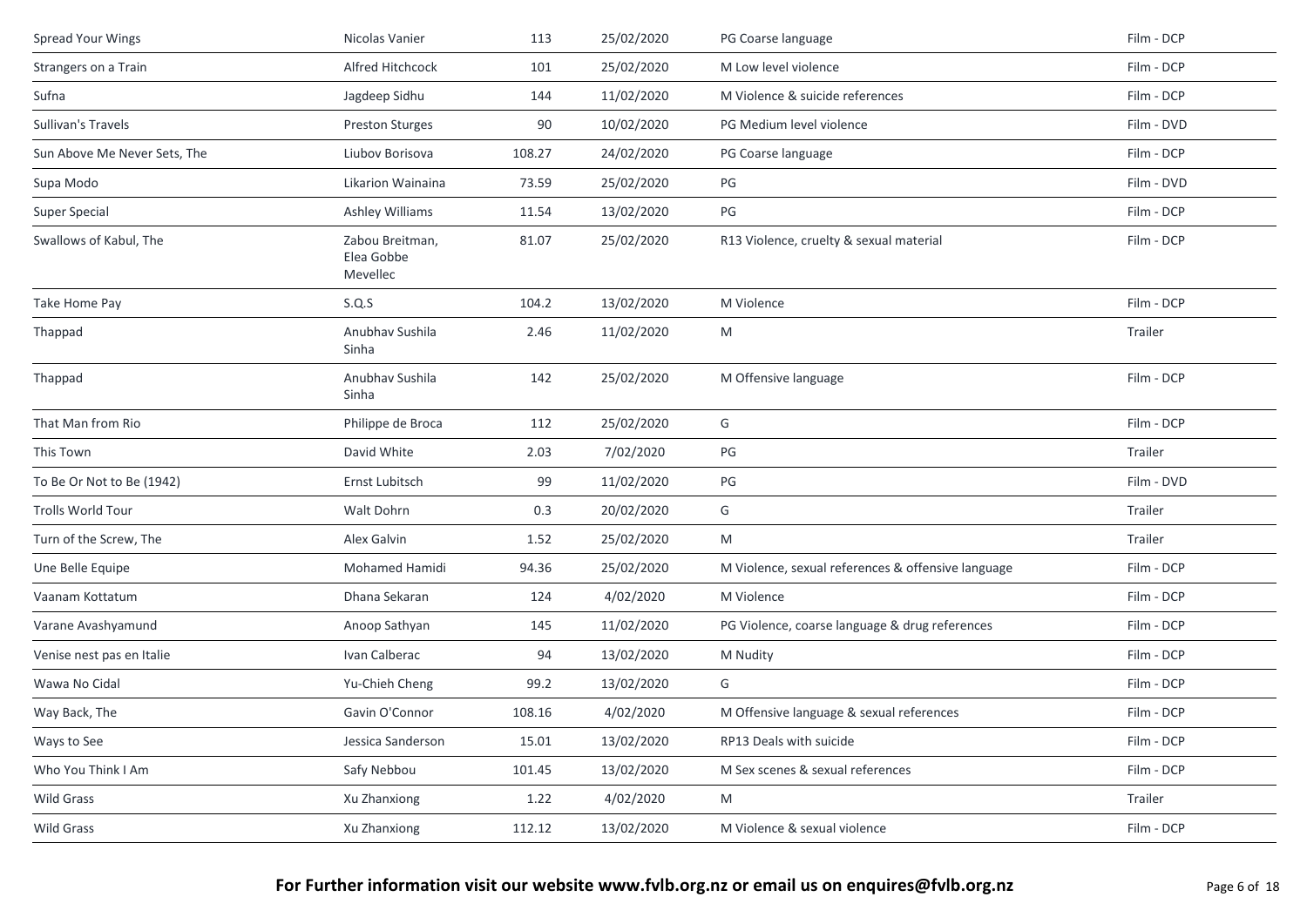| Woman in the Window, The | Joe Wright     | 2.24   | 20/02/2020 |                                             | Trailer    |
|--------------------------|----------------|--------|------------|---------------------------------------------|------------|
| World Famous Lover       | Kranthi Madhav | 153.46 | 13/02/2020 | M Violence, offensive language & sex scenes | Film - DCP |
| Zakhmi: Family Man       | Inderpal Singh | 120.37 | 4/02/2020  | R13 Violence & cruelty                      | Film - DCP |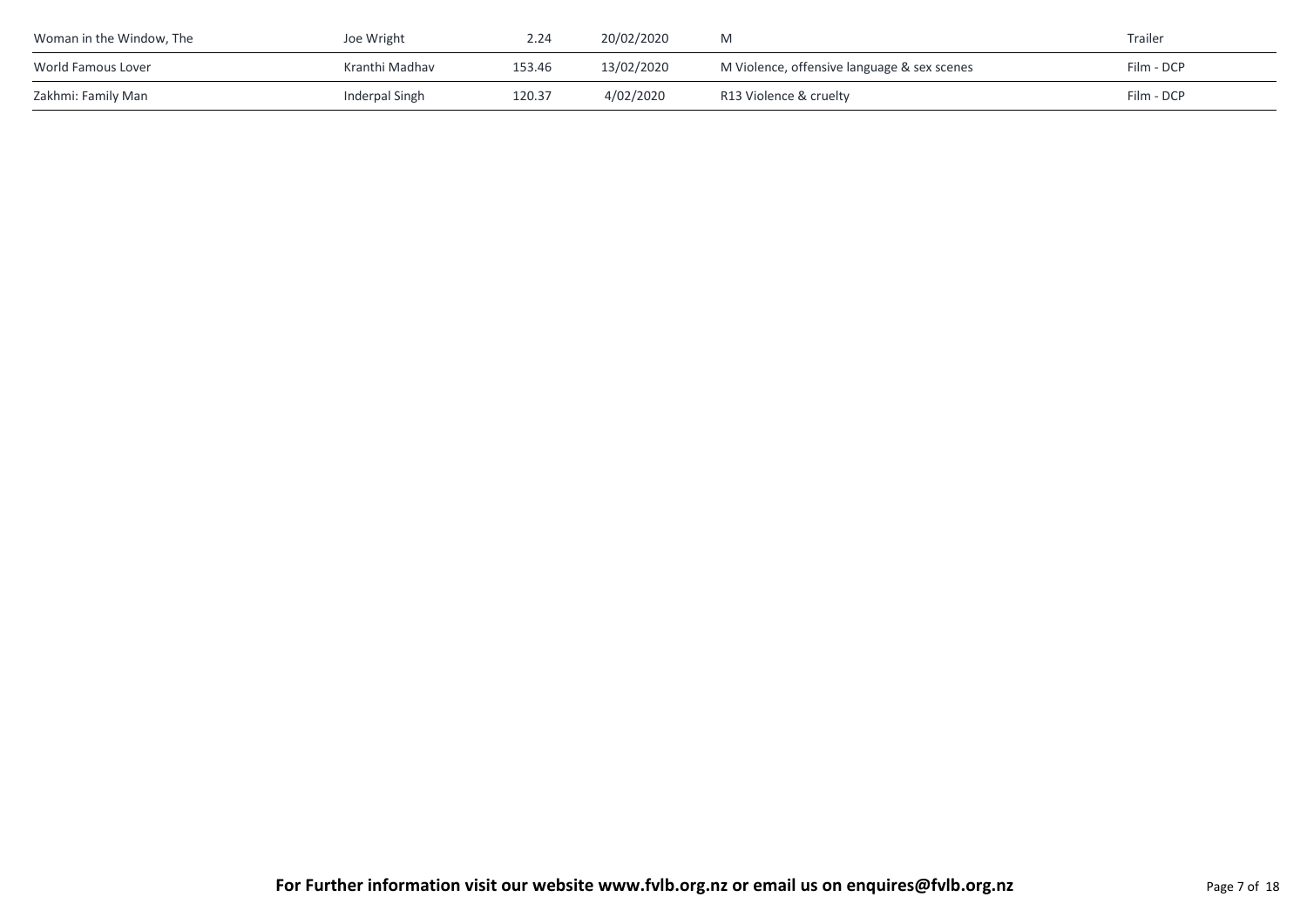|                                               |                           |                 | <b>Games</b>         |                                                                   |                      |
|-----------------------------------------------|---------------------------|-----------------|----------------------|-------------------------------------------------------------------|----------------------|
| <b>FILM TITLE</b>                             | <b>DIRECTOR</b>           | <b>RUN TIME</b> | <b>DATE APPROVED</b> | <b>DESCRIPTION</b>                                                | <b>MEDIA NAME</b>    |
| Bayonetta and Vanquish 10th Anniversary Launc | Yusuku Hashimoto          | 0               | 4/02/2020            | R16 Violence & offensive language                                 | <b>Computer Game</b> |
| <b>Blair Witch</b>                            | <b>Bloober Team</b>       | 0               | 4/02/2020            | R13 Strong psychological horror, gore & highly offensive language | <b>Computer Game</b> |
| Call of Duty Finest Hour                      | Not stated                | 0               | 20/02/2020           | R16 Violence                                                      | Computer Game        |
| Call of Duty: Modern Warfare                  | Activision                | 0               | 11/02/2020           | R16 Graphic violence, offensive language & cruelty                | <b>Computer Game</b> |
| Devil May Cry 5                               | Not stated                | 0               | 10/02/2020           | R13 Violence & horror scenes                                      | Computer Game        |
| Devil May Cry HD Collection                   | Various                   | 0               | 11/02/2020           | R <sub>16</sub> Violence                                          | <b>Computer Game</b> |
| Devil May Cry HD Collection                   | Various                   | 0               | 20/02/2020           | R <sub>16</sub> Violence                                          | <b>Computer Game</b> |
| Devil May Cry: Definitive Edition             | Capcom                    | 0               | 10/02/2020           | R13 Violence, horror, offensive language & sexual references      | Computer Game        |
| Devil May Cry: Definitive Edition             | Capcom                    | 0               | 11/02/2020           | R13 Violence, horror, offensive language & sexual references      | <b>Computer Game</b> |
| Dishonored Definitive Edition                 | Arkane Studios            | 0               | 11/02/2020           | R18 Graphic violence                                              | Computer Game        |
| Edna & Harvey: The Breakout 10th Anniversary  | Daedalic<br>Entertainment | 0               | 5/02/2020            | M Content may disturb                                             | <b>Computer Game</b> |
| Golden Eye Rogue Agent                        | <b>EA Games</b>           | 0               | 26/02/2020           | M Medium level violence                                           | <b>Computer Game</b> |
| Hunt: Showdown                                | not stated                | 0               | 13/02/2020           | R16 Violence & horror                                             | <b>Computer Game</b> |
| Middle Earth: Shadow of Mordor                | Not Stated                | 0               | 17/02/2020           | R13 Violence & horror scenes                                      | Computer Game        |
| Persona 5 Royal                               | Katsura Hashino           | 0               | 10/02/2020           | R13 Violence, offensive language & sexual themes                  | Computer Game        |
| <b>Resident Evil 2</b>                        | Capcom                    | 0               | 10/02/2020           | R16 Graphic violence & horror                                     | Computer Game        |
| Resident Evil 3                               | Not stated                | 0               | 14/02/2020           | R16 Graphic violence & horror                                     | Computer Game        |
| Resident Evil 4                               | Not stated                | 0               | 10/02/2020           | R18 Violence                                                      | Computer Game        |
| Resident Evil 5                               | Not Stated                | 0               | 10/02/2020           | R18 Violence                                                      | Computer Game        |
| Resident Evil 6                               | Not Stated/Capcom         | 0               | 10/02/2020           | R18 Violence & horror                                             | <b>Computer Game</b> |
| Resident Evil 7: Biohazard                    | Koshi Nakanishi           | 0               | 10/02/2020           | R18 Horror, graphic violence & offensive language                 | <b>Computer Game</b> |
| Resident Evil Origins Collection              | Capcom                    | 0               | 10/02/2020           | R16 Horror scenes & violence                                      | Computer Game        |
| Resident Evil Origins Collection              | Capcom                    | 0               | 11/02/2020           | R16 Horror scenes & violence                                      | Computer Game        |
| Resident Evil Origins Collection              | Capcom                    | 0               | 20/02/2020           | R16 Horror scenes & violence                                      | Computer Game        |
| Resident Evil: Revelations 2                  | Not Stated                | 0               | 10/02/2020           | R16 Violence, offensive language & horror                         | Computer Game        |
| Saints Row IV ReElected                       | Volition                  | 0               | 11/02/2020           | R18 Violence, sexual themes & offensive language                  | Computer Game        |

For Further information visit our website www.fvlb.org.nz or email us on enquires@fvlb.org.nz<br>Page 8 of 18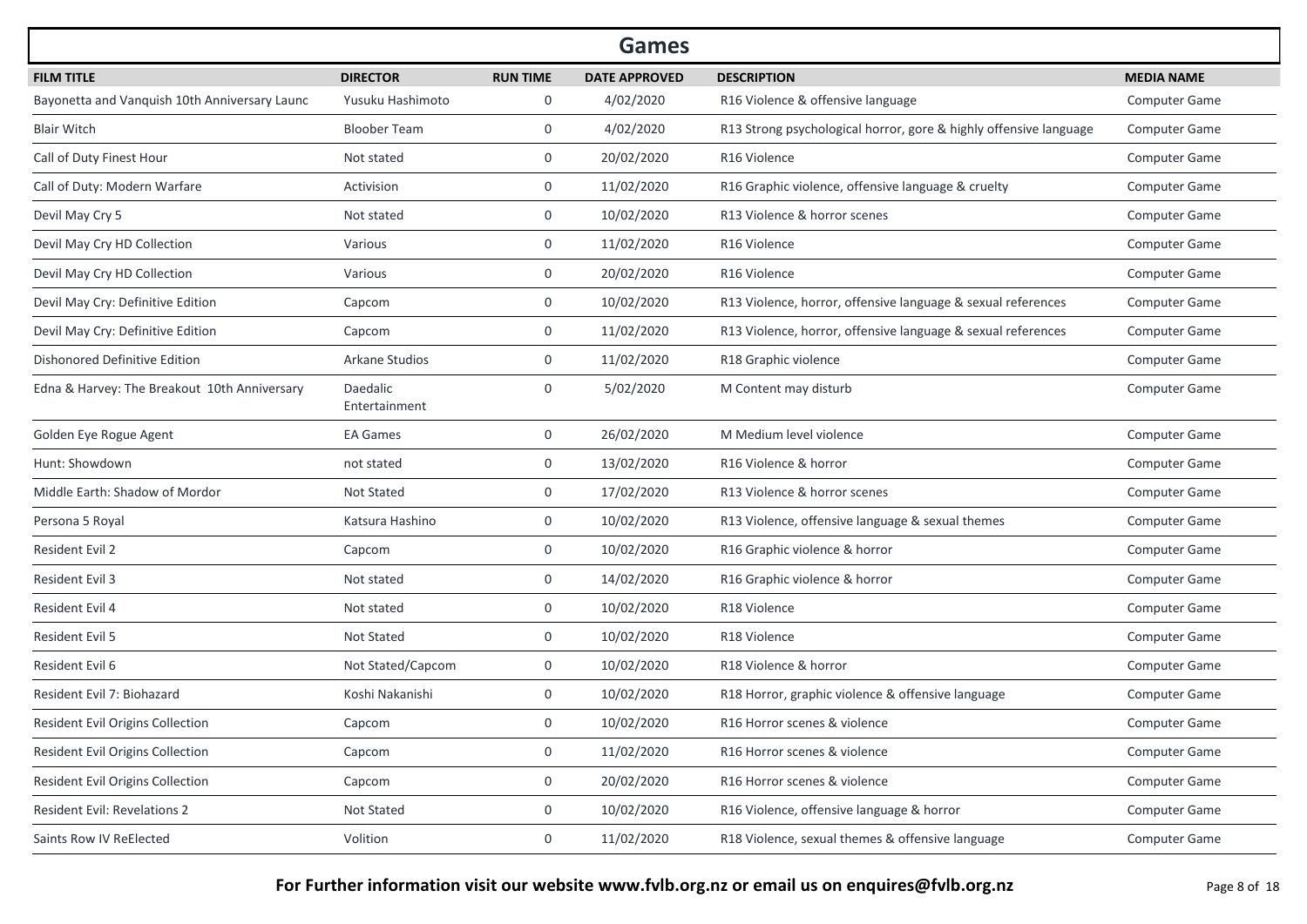| Surge 2, The                      | Deck 13           | 11/02/2020 | R16 Graphic violence                               | <b>Computer Game</b> |
|-----------------------------------|-------------------|------------|----------------------------------------------------|----------------------|
| Yakuza Remastered Collection, The | Toshihiro Nagoshi | 4/02/2020  | R16 Violence, offensive language & sexual material | <b>Computer Game</b> |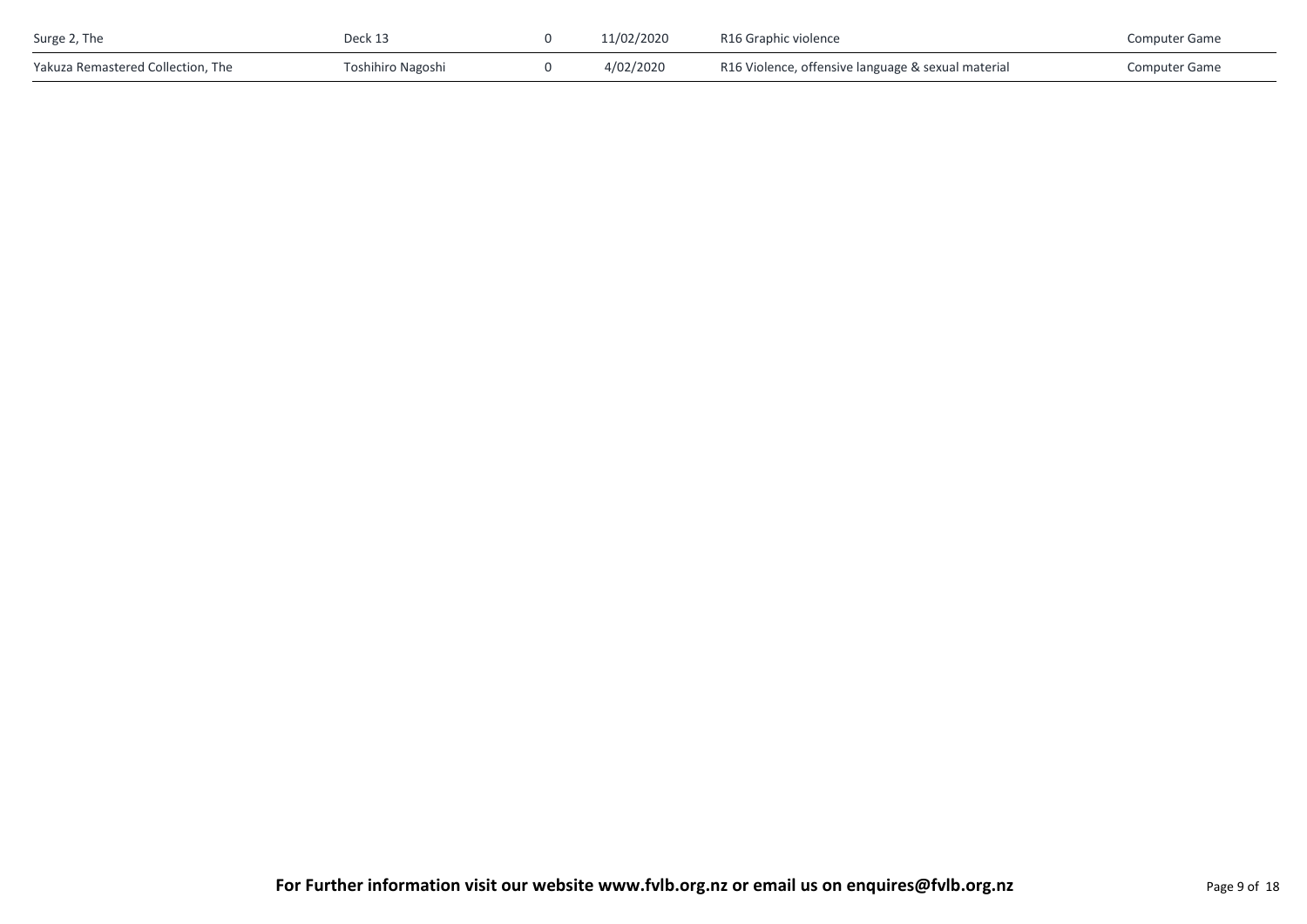| <b>Home Media</b>                             |                                                            |                 |                      |                                                                                             |                   |  |  |  |  |
|-----------------------------------------------|------------------------------------------------------------|-----------------|----------------------|---------------------------------------------------------------------------------------------|-------------------|--|--|--|--|
| <b>FILM TITLE</b>                             | <b>DIRECTOR</b>                                            | <b>RUN TIME</b> | <b>DATE APPROVED</b> | <b>DESCRIPTION</b>                                                                          | <b>MEDIA NAME</b> |  |  |  |  |
| #AnneFrank. Parallel Stories                  | Sabina Fedeli/Anna<br>Migotto                              | 95              | 19/02/2020           | M Adult themes                                                                              | <b>DVD</b>        |  |  |  |  |
| A.P. Bio Season 1                             | Oz Rodriguez/Julie<br>Anne<br>Robinson/Ryan<br>Case et al. | 279.11          | 19/02/2020           | PG Coarse language & sexual references                                                      | <b>DVD</b>        |  |  |  |  |
| Addams Family, The                            | Greg Tiernan,<br>Conrad Vernon                             | 87.01           | 10/02/2020           | PG Coarse language                                                                          | Bluray            |  |  |  |  |
| Addams Family, The                            | Greg Tiernan,<br>Conrad Vernon                             | 83.27           | 10/02/2020           | PG Coarse language                                                                          | <b>DVD</b>        |  |  |  |  |
| After Midnight                                | Jeremy Gardner,<br>Christian Stella                        | 83.08           | 18/02/2020           | M Violence, horror, sexual material & offensive language                                    | (DVD)             |  |  |  |  |
| Age of Innocence, The                         | Martin Scorsese                                            | 138.19          | 19/02/2020           | G                                                                                           | <b>DVD</b>        |  |  |  |  |
| American Horror Story All 3 Seasons           | Various                                                    | 1682.59         | 26/02/2020           | R18 Graphic violence, sexual violence, horror, drug use, offensive<br>language & sex scenes | Bluray            |  |  |  |  |
| American Pickers: California Picking          | <b>History Channel</b>                                     | 503.02          | 11/02/2020           | PG                                                                                          | <b>DVD</b>        |  |  |  |  |
| Analog Trip Episode 113                       | Kim, Jiseon                                                | 59.34           | 27/02/2020           | G                                                                                           | Film - Online     |  |  |  |  |
| Antebellum                                    | Gerard Bush,<br>Christopher Renz                           | 0               | 27/02/2020           | Point of Sale Approved                                                                      | Poster            |  |  |  |  |
| Ashes in the Snow                             | Marius A.<br>Markevicius                                   | 97.09           | 19/02/2020           | M Violence & nudity                                                                         | <b>DVD</b>        |  |  |  |  |
| Asterix: The Mansions of the Gods             | Louis Clichy                                               | 171.4           | 19/02/2020           | PG Violence                                                                                 | Bluray            |  |  |  |  |
| Austin Powers in Goldmember                   | Jay Roach                                                  | 94.31           | 26/02/2020           | M Violence, sexual references & offensive language                                          | Bluray            |  |  |  |  |
| Avengers Assemble: Black Panthers Quest: Ghos | Micah Gunnell/Tim<br>Eldred/Kalvin Lee                     | 132.3           | 11/02/2020           | PG Low level violence                                                                       | <b>DVD</b>        |  |  |  |  |
| Bad Education Movie, The                      | <b>Elliot Hegarty</b>                                      | 91              | 26/02/2020           | <b>Refused Classification</b>                                                               | Bluray            |  |  |  |  |
| Bad Moms Collection, The                      | Jon Lucas, Scott<br>Moore                                  | 204.45          | 26/02/2020           | R16 Sex scenes, sexual content, drug use & offensive language                               | Bluray            |  |  |  |  |
| Baz Luhrmann Collection, The                  | Baz Luhrmann                                               | 508.1           | 18/02/2020           | M Violence, sexual references & offensive language                                          | Bluray            |  |  |  |  |
| <b>Beautifully Broken</b>                     | Eric Welch                                                 | 109             | 5/02/2020            | M Violence                                                                                  | <b>DVD</b>        |  |  |  |  |
| Beauty And The Beast                          | <b>Bill Condon</b>                                         | 129.16          | 7/02/2020            | PG Violence                                                                                 | Bluray 4K         |  |  |  |  |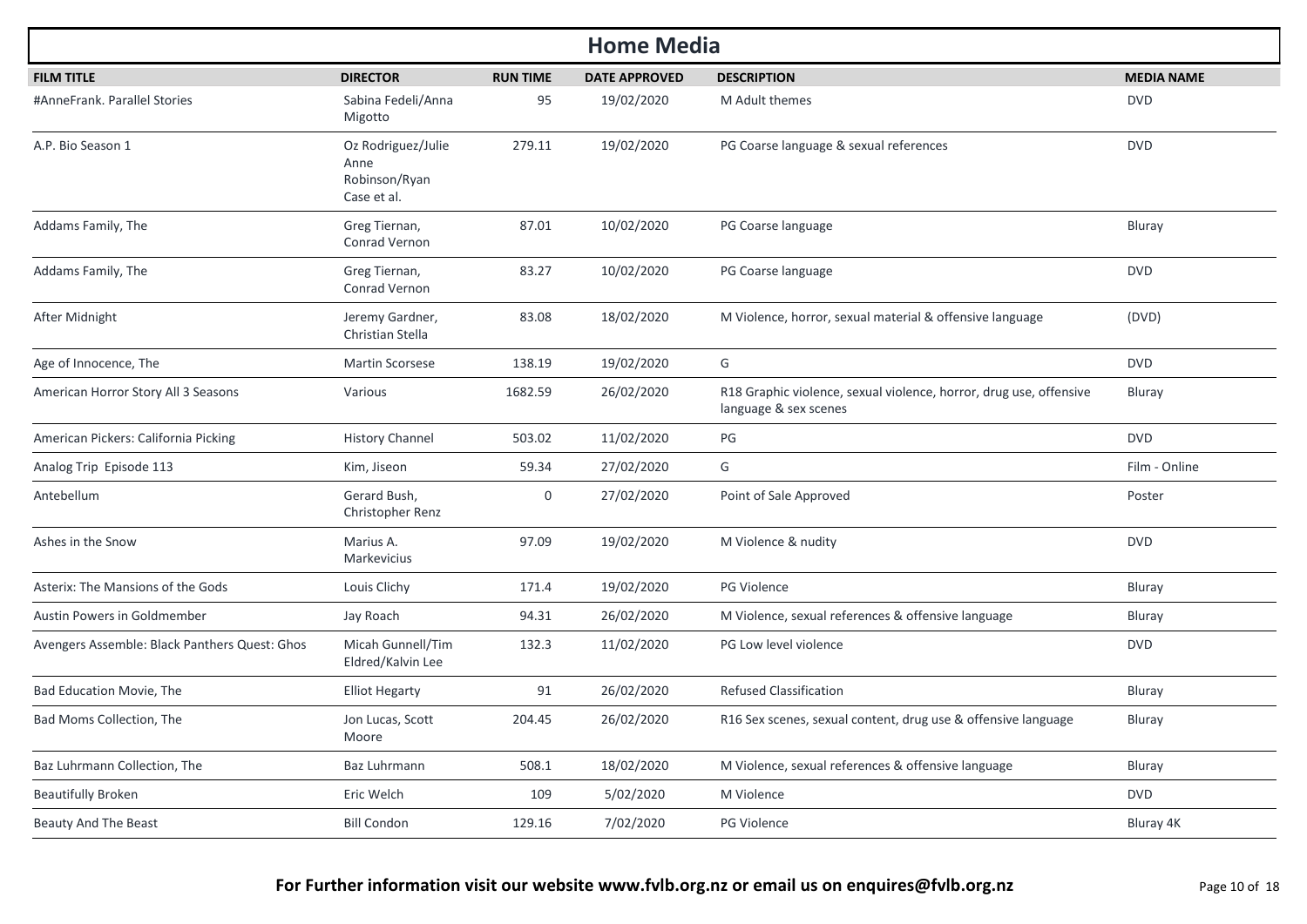| Beauty and the Beast (1991)                   | Gary Trousdale,<br>Kirk Wise     | 84.53   | 5/02/2020  | PG Some scenes may scare very young children                                      | Bluray 4K     |
|-----------------------------------------------|----------------------------------|---------|------------|-----------------------------------------------------------------------------------|---------------|
| Big Heat, The                                 | Fritz Lang                       | 89.31   | 18/02/2020 | PG Medium level violence                                                          | <b>DVD</b>    |
| <b>Bill Bailey Dandelion Mind</b>             | Not Stated                       | 91.31   | 26/02/2020 | PG Coarse language                                                                | <b>Bluray</b> |
| <b>Black and Blue</b>                         | Deon Taylor                      | 107.54  | 19/02/2020 | R13 Violence & offensive language                                                 | Bluray        |
| Black Sails Complete Series One, Two & Three  | Various                          | 1559.24 | 26/02/2020 | R16 Graphic violence, sexual violence, offensive language, sex<br>scenes & nudity | Bluray        |
| Bouncer, The                                  | Julien Leclercq                  | 83.1    | 19/02/2020 | M Violence, offensive language & nudity                                           | <b>DVD</b>    |
| <b>Breaking Habits</b>                        | Rob Ryan                         | 83.48   | 19/02/2020 | M Drug use & offensive language                                                   | <b>DVD</b>    |
| <b>Bridget Jones's Diary</b>                  | <b>Sharon Maguire</b>            | 96.59   | 26/02/2020 | M Violence, offensive language & sex scenes                                       | <b>Bluray</b> |
| <b>Brothers in Arms</b>                       | Henry-Alex Rubin                 | 95.22   | 25/02/2020 | R13 Violence, cruelty, offensive language & sexual references                     | (DVD)         |
| Bug's Life, A                                 | John Lasseter                    | 94.54   | 7/02/2020  | G                                                                                 | Bluray 4K     |
| <b>Burning</b>                                | Chang-dong Lee                   | 142.11  | 11/02/2020 | M Violence, sex scenes, nudity & drug use                                         | <b>DVD</b>    |
| <b>Carmine Street Guitars</b>                 | Ron Mann                         | 80      | 21/02/2020 | M Offensive language                                                              | Film - Online |
| Casino Royale                                 | Martin Campbell                  | 144.33  | 20/02/2020 | M Medium level violence                                                           | Bluray 4K     |
| Chain Chronicle: The Light Of Haecceitas Comp | Masashi Kudo                     | 1104.16 | 11/02/2020 | M Violence                                                                        | Bluray/DC     |
| <b>Classic Musicals 5 Film Collection</b>     | various                          | 1136.11 | 26/02/2020 | PG Violence                                                                       | Bluray        |
| Cleaning Up                                   | Lewis Arnold,<br>Robert McKillop | 273.03  | 19/02/2020 | PG Coarse language & sexual references                                            | <b>DVD</b>    |
| Clint Eastwood Director's Collection - Gran T | Clint Eastwood                   | 657.4   | 26/02/2020 | R16 Violence, offensive language & content that may disturb                       | Bluray        |
| Coastal Railways With Julie Walters           | Kim<br>Maddever//Chris<br>Faith  | 184.35  | 19/02/2020 | PG Coarse language                                                                | <b>DVD</b>    |
| Code & Response                               | <b>Austin Peck</b>               | 75      | 14/02/2020 | M                                                                                 | Film - Online |
| Cold Blood Legacy                             | Frederic Petitjean               | 87.51   | 14/02/2020 | M Violence & offensive language                                                   | <b>DVD</b>    |
| Congo                                         | Frank Marshall                   | 108.14  | 11/02/2020 | M Violence & offensive language                                                   | Bluray        |
| Countdown                                     | Justin Dec                       | 90      | 13/02/2020 | M Violence, offensive language & horror                                           | Bluray        |
| Countdown                                     | Justin Dec                       | 86      | 13/02/2020 | M Violence, offensive language & horror                                           | <b>DVD</b>    |
| Courier, The                                  | Zackary Adler                    | 99.03   | 13/02/2020 | R16 Graphic violence & offensive language                                         | Film - Online |
| Courier, The                                  | Zackary Adler                    | 95      | 14/02/2020 | R16 Graphic violence & offensive language                                         | (DVD)         |
| Crow, The                                     | Alex Proyas                      | 97.28   | 19/02/2020 | R16 Violence                                                                      | Bluray        |

**For Further information visit our website www.fvlb.org.nz or email us on enquires@fvlb.org.nz** Page 11 of 18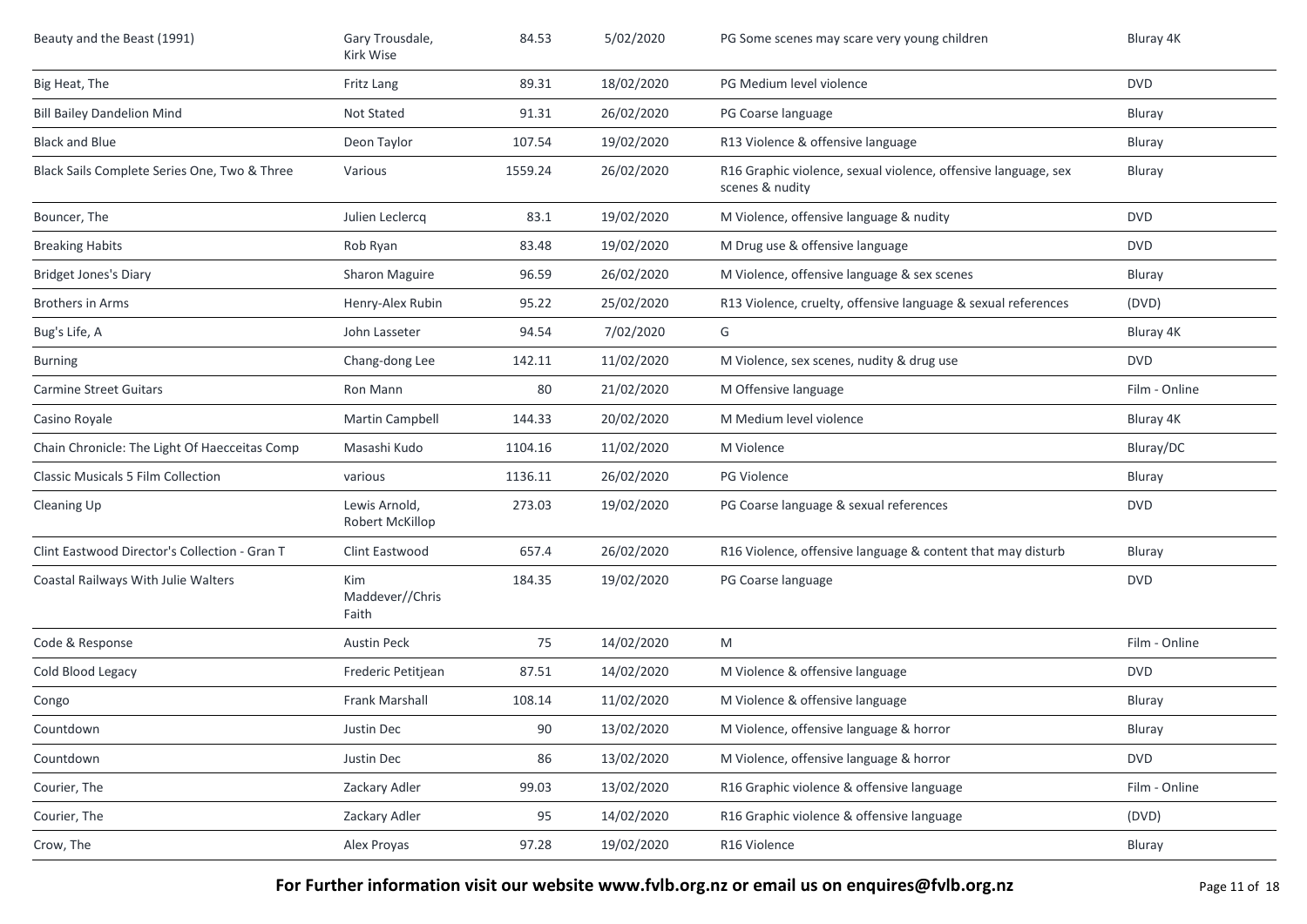| Dark, The                                     | Justin P. Lange                                             | 90.5   | 12/02/2020 | R16 Graphic violence, sexual violence & content that may disturb | (DVD)         |
|-----------------------------------------------|-------------------------------------------------------------|--------|------------|------------------------------------------------------------------|---------------|
| Dead Dont Die, The                            | Jim Jarmusch                                                | 100.34 | 3/02/2020  | R13 Violence, horror scenes & offensive language                 | <b>DVD</b>    |
| Dead Dont Die, The                            | Jim Jarmusch                                                | 104.52 | 3/02/2020  | R13 Violence, horror scenes & offensive language                 | Bluray        |
| Deep Water                                    | Jim Loach, Harry<br>Wootliff                                | 278.27 | 14/02/2020 | R13 Violence, sexual violence, offensive language & sex scenes   | <b>DVD</b>    |
| Deep Water (Disc 1)                           | Harry Wootliff                                              | 185.43 | 12/02/2020 | R13 Violence, sexual violence, offensive language & sex scenes   | <b>DVD</b>    |
| Deep Water (Disc 2)                           | Jim Loach                                                   | 92.44  | 12/02/2020 | M Offensive language & sexual themes                             | <b>DVD</b>    |
| Defend Conserve Protect                       | Stephen Amis                                                | 75.4   | 11/02/2020 | PG Animal slaughter                                              | <b>DVD</b>    |
| Denial                                        | Mick Jackson                                                | 105.2  | 14/02/2020 | M Adult themes                                                   | <b>DVD</b>    |
| <b>Desert Hearts</b>                          | Donna Deitch                                                | 91.37  | 14/02/2020 | M Sex scenes                                                     | <b>DVD</b>    |
| Dilili in Paris                               | Michel Ocelot                                               | 89.56  | 19/02/2020 | PG                                                               | <b>DVD</b>    |
| Durrells Series Four, The                     | Roger Goldby,<br>Steve Barron                               | 276.44 | 14/02/2020 | PG Violence, coarse language & sexual references                 | <b>DVD</b>    |
| Elizabeth Harvest                             | Sebastian Gutierrez                                         | 104.1  | 13/02/2020 | R13 Violence, offensive language, sexual material and nudity     | (DVD)         |
| Eulogy, The                                   | Janine Hosking                                              | 103    | 21/02/2020 | M Offensive language                                             | Film - Online |
| Fast Times at Ridgemont High                  | Amy Heckerling                                              | 89.38  | 19/02/2020 | <b>R18</b>                                                       | Bluray        |
| Fear the Walking Dead The Complete Fifth Seas | Michael E.<br>Satrazemis, Jessica<br>Lowrey et al           | 709.54 | 24/02/2020 | R16 Violence & horror                                            | <b>DVD</b>    |
| Fear the Walking Dead The Complete Fifth Seas | Michael E.<br>Satrazemis, Jessica<br>Lowrey et al           | 723.26 | 24/02/2020 | R16 Violence & horror                                            | Bluray        |
| Fear the Walking Dead: The Complete Fifth Sea | Not stated                                                  | 64.41  | 20/02/2020 | R16 Violence                                                     | Bluray        |
| Fear the Walking Dead: The Complete Fifth Sea | Daisy von Scherler<br>Mayer et al.                          | 185.25 | 20/02/2020 | R16 Violence & horror                                            | Bluray        |
| Fear the Walking Dead: The Complete Fifth Sea | Dan Liu et al.                                              | 181.33 | 20/02/2020 | R16 Violence & horror                                            | Bluray        |
| Fear the Walking Dead: The Complete Fifth Sea | Michael E.<br>Satrazemis, Marta<br>Cunningham,<br>Sharat Ra | 179.2  | 20/02/2020 | R16 Violence & horror                                            | Bluray        |
| Fear the Walking Dead: The Complete Fifth Sea | Michael E.<br>Satrazemis et al.                             | 177.08 | 20/02/2020 | R16 Violence & horror                                            | Bluray        |
| Finke: There & Back                           | Dylan River                                                 | 92     | 21/02/2020 | M Offensive language                                             | Film - Online |
|                                               |                                                             |        |            |                                                                  |               |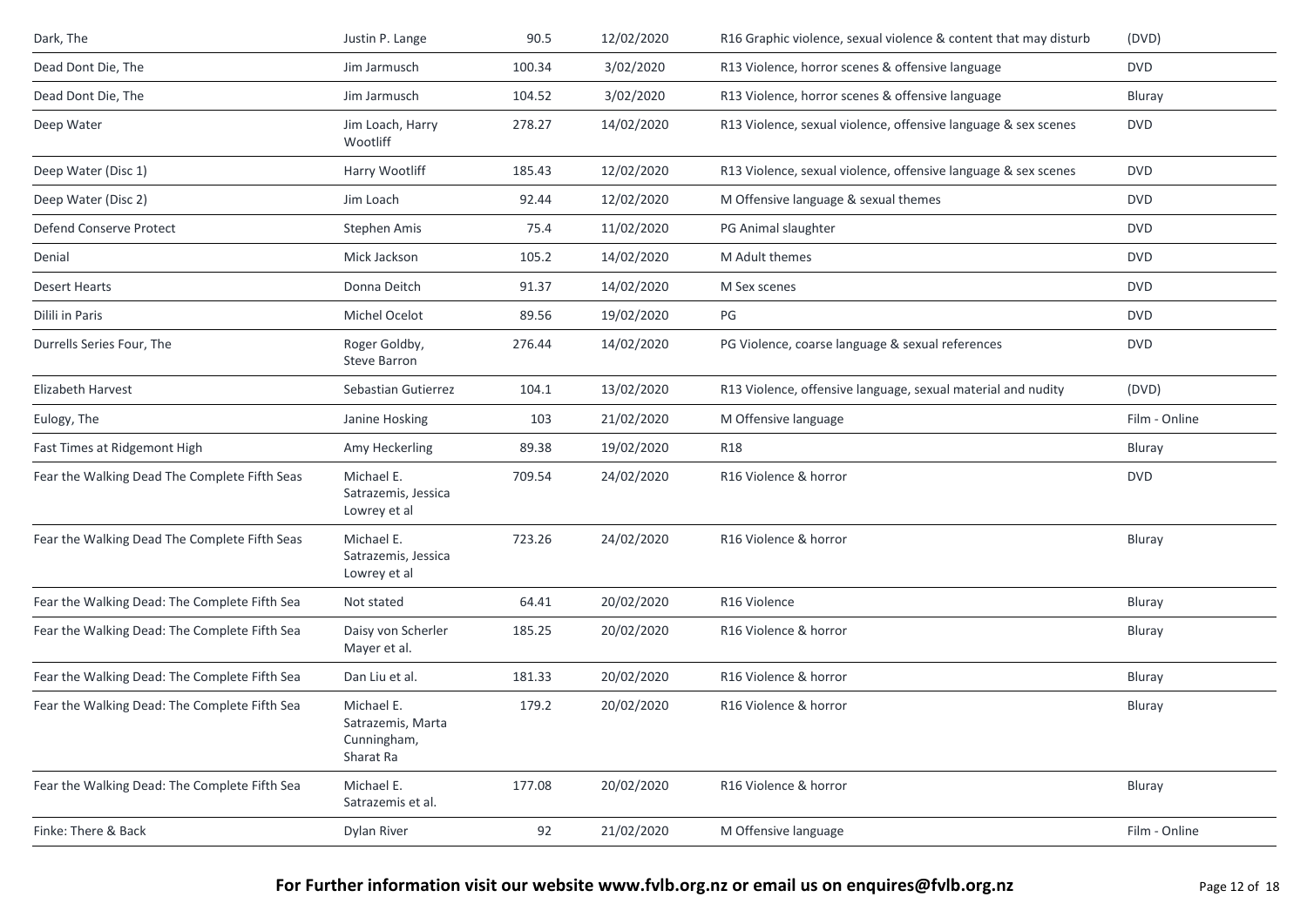| Ford v Ferrari                                | James Mangold                                           | 152.22      | 5/02/2020  | M Offensive language                                       | Bluray 4K        |
|-----------------------------------------------|---------------------------------------------------------|-------------|------------|------------------------------------------------------------|------------------|
| Frank Sinatra 3 Film Collection               | George<br>Sidney/Gene<br>Kelly/Gordon<br>Douglas        | 360.13      | 19/02/2020 | G                                                          | Bluray           |
| Fruits Basket Season 1 Part 1                 | Yoshihide Ibata                                         | 310.36      | 11/02/2020 | PG Violence & coarse language                              | Bluray           |
| Fruits Basket Season 1 Part 1                 | Yoshihide Ibata                                         | 297.51      | 11/02/2020 | PG Violence & coarse language                              | <b>DVD</b>       |
| G.I. Jane                                     | <b>Ridley Scott</b>                                     | 125.16      | 19/02/2020 | M Violence & offensive language                            | <b>DVD</b>       |
| Glitch: Season 3                              | Emma Freeman                                            | 325.44      | 17/02/2020 | M Violence & offensive language                            | <b>DVD</b>       |
| Good Liar, The                                | <b>Bill Condon</b>                                      | 105.07      | 4/02/2020  | R13 Sexual violence, violence, offensive language & nudity | <b>DVD</b>       |
| Guardians Of The Galaxy: Secret Invasion      | Leo Riley/James<br>Yang/Jeff Wamester                   | 176.4       | 11/02/2020 | PG Violence                                                | <b>DVD</b>       |
| Haunting, The                                 | Jan de Bont                                             | 112.34      | 11/02/2020 | M Medium level violence                                    | <b>DVD</b>       |
| Hawaii Five0: Seasons 8 12                    | Michael O'Herlihy,<br>Bruce Bilson,<br>Charles S. Dubin | 5666.56     | 19/02/2020 | M Violence, sexual violence & drug references              | <b>DVD</b>       |
| Hobbit Trilogy and The Lord of The Rings Tril | Peter Jackson                                           | 1260.2      | 26/02/2020 | M Violence, fantasy horror & offensive language            | Bluray           |
| Hold The Sunset                               | Sandy Johnson                                           | 172.55      | 19/02/2020 | PG Coarse language                                         | <b>DVD</b>       |
| In the Heights                                | Jon M. Chu                                              | $\mathbf 0$ | 4/02/2020  | Point of Sale Approved                                     | Poster           |
| In the Line of Fire                           | <b>Wolfgang Petersen</b>                                | 128.36      | 19/02/2020 | M Violence & offensive language                            | Bluray           |
| In the Line of Fire                           | Wolfgang Petersen                                       | 128.29      | 19/02/2020 | M Violence & offensive language                            | <b>DVD</b>       |
| In the Name of the Father                     | Jim Sheridan                                            | 132.57      | 19/02/2020 | PG Coarse language                                         | Bluray           |
| In the Name of the Father                     | Jim Sheridan                                            | 132.45      | 19/02/2020 | PG Coarse language                                         | <b>DVD</b>       |
| It Was Fifty Years Ago Today! The Beatles: Sg | Alan G. Parker                                          | 113.45      | 19/02/2020 | PG Coarse language & drug references                       | Bluray           |
| Jacobs Ladder                                 | David M. Rosenthal                                      | 85.48       | 4/02/2020  | R16 Violence, offensive language, drug use & sex scenes    | (DVD)            |
| Jojo Rabbit                                   | Taika Waititi                                           | 108         | 13/02/2020 | M Violence & content that may disturb                      | Film - Online    |
| Joyful Noise                                  | <b>Todd Graff</b>                                       | 117.53      | 19/02/2020 | PG Violence, coarse language & sexual references           | <b>DVD</b>       |
| Jumanji The Next Level                        | Jake Kasdan                                             | 246.2       | 19/02/2020 | M Offensive language                                       | Bluray 4K/Bluray |
| Jumanji The Next Level                        | Jake Kasdan                                             | 123.1       | 19/02/2020 | M Offensive language                                       | Bluray           |
| Jungle Book 2 Movie Collection, The           | Wolfgang<br>Ritherman, Steve<br>Trenbirth               | 150.43      | 26/02/2020 | G                                                          | Bluray           |

**For Further information visit our website www.fvlb.org.nz or email us on enquires@fvlb.org.nz** Page 13 of 18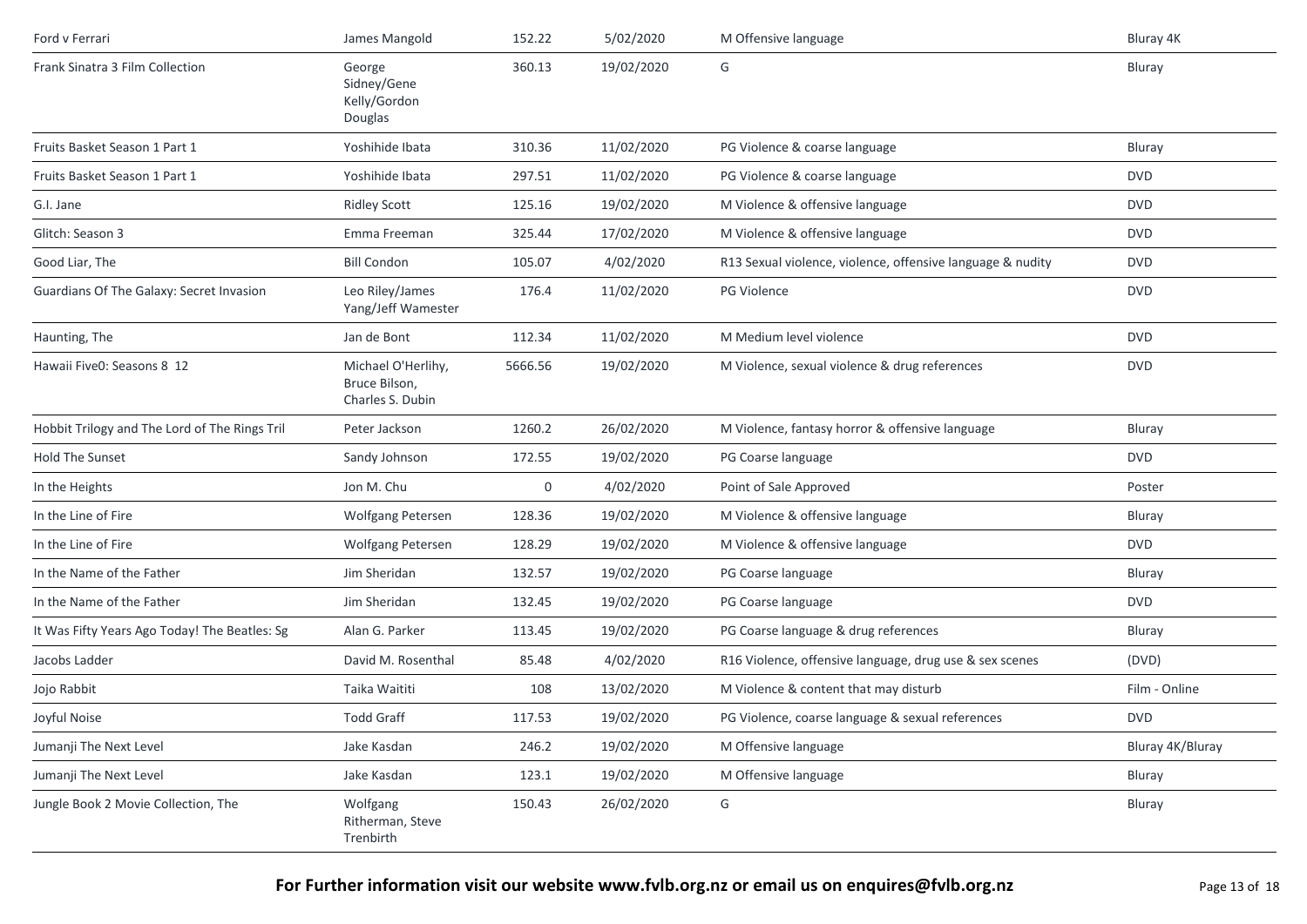| Jungle Book, The                              | Jon Favreau                                   | 105.54 | 7/02/2020  | PG Violence & scary scenes                                    | Bluray 4K        |
|-----------------------------------------------|-----------------------------------------------|--------|------------|---------------------------------------------------------------|------------------|
| Just Mercy                                    | Destin Daniel<br>Cretton                      | 136.51 | 21/02/2020 | M Adult themes                                                | Film - Online    |
| Justin Bieber: Seasons Episode 101            | Michael D. Ratner,<br>Joe Termini             | 11.09  | 7/02/2020  | PG Coarse language                                            | Film - Online    |
| Justin Bieber: Seasons Episode 102            | Michael D. Ratner,<br>Joe Termini             | 8.52   | 7/02/2020  | PG Coarse language                                            | Film - Online    |
| Justin Bieber: Seasons Episode 103            | Michael D. Ratner,<br>Joe Termini             | 9.25   | 7/02/2020  | PG Coarse language                                            | Film - Online    |
| Justin Bieber: Seasons Episode 104            | Michael D. Ratner,<br>Joe Termini             | 11.2   | 7/02/2020  | PG Coarse language                                            | Film - Online    |
| Justin Bieber: Seasons Episode 105            | Michael D. Ratner,<br>Joe Termini             | 14.48  | 7/02/2020  | PG Coarse language & drug references                          | Film - Online    |
| Justin Bieber: Seasons Episode 106            | Michael D. Ratner,<br>Joe Termini             | 8.35   | 20/02/2020 | PG Coarse language                                            | Film - Online    |
| Justin Bieber: Seasons Episode 107            | Michael D. Ratner,<br>Joe Termini             | 8.28   | 20/02/2020 | PG Coarse language                                            | Film - Online    |
| Justin Bieber: Seasons Episode 108            | Michael D. Ratner,<br>Joe Termini             | 10.55  | 20/02/2020 | PG Coarse language                                            | Film - Online    |
| Justin Bieber: Seasons Episode 109            | Michael D. Ratner,<br>Joe Termini             | 9.5    | 20/02/2020 | PG Coarse language                                            | Film - Online    |
| Keep, The                                     | Michael Mann                                  | 95.41  | 19/02/2020 | R16                                                           | <b>DVD</b>       |
| Kiss Him, Not Me! Complete Series             | Hiroshi Ishiodori                             | 579.42 | 14/02/2020 | M Violence & sexual references                                | Bluray/DC        |
| Knives Out                                    | Rian Johnson                                  | 260.45 | 14/02/2020 | M Offensive language                                          | Bluray 4K/Bluray |
| Knives Out                                    | Rian Johnson                                  | 125.12 | 14/02/2020 | M Offensive language                                          | <b>DVD</b>       |
| Knives Out                                    | Rian Johnson                                  | 130.33 | 14/02/2020 | M Offensive language                                          | Bluray           |
| Last Tango In Halifax: Christmas Special 2016 | Juliet May                                    | 113.06 | 17/02/2020 | M Offensive language                                          | <b>DVD</b>       |
| Les Norton                                    | Jocelyn<br>Moorhouse,<br>Morgan O'Neill et al | 509.57 | 14/02/2020 | M Violence, offensive language, drug use, sex scenes & nudity | <b>DVD</b>       |
| Little Miss Dolittle                          | Joachim Masannek                              | 96.57  | 20/02/2020 | PG Violence & coarse language                                 | <b>DVD</b>       |
| Lodge, The                                    | Severin Fiala,<br>Veronika Franz              | 108    | 17/02/2020 | R16 Violence, horror, suicide & content that may disturb      | Film - Online    |
| Lucy in the Sky                               | Noah Hawley                                   | 125    | 27/02/2020 | M Sex scenes & offensive language                             | Film - Online    |

## **For Further information visit our website www.fvlb.org.nz or email us on enquires@fvlb.org.nz** Page 14 of 18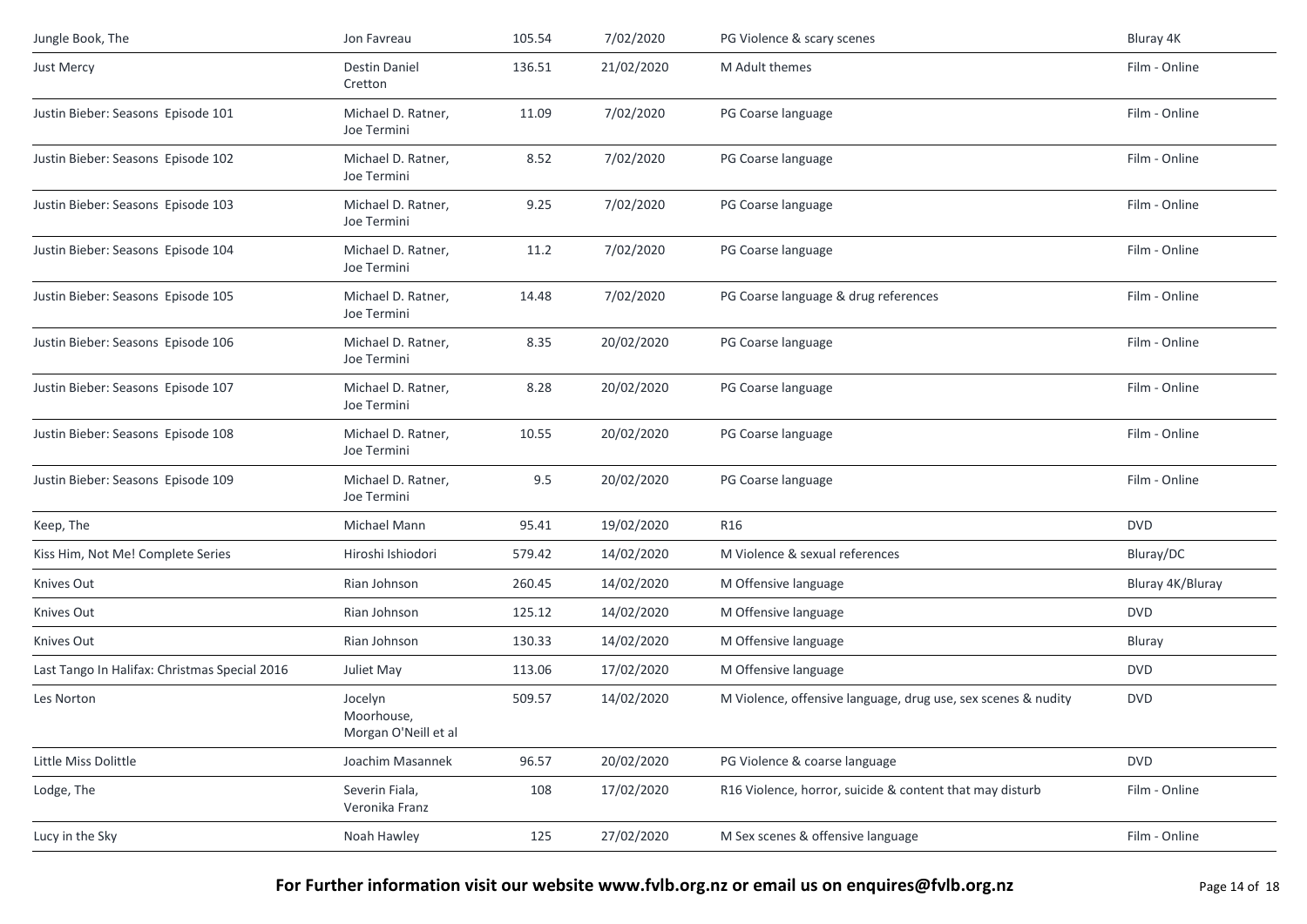| Lying and Stealing                       | Matt Aselton                             | 95.49  | 19/02/2020 | R16 Violence, offensive language, drug use & sex scenes       | (DVD)            |
|------------------------------------------|------------------------------------------|--------|------------|---------------------------------------------------------------|------------------|
| Martha: A Picture Story                  | Selina Miles                             | 81.42  | 11/02/2020 | M Offensive language                                          | <b>DVD</b>       |
| Matrix                                   | Wachowski<br><b>Brothers</b>             | 272.35 | 11/02/2020 | M Medium level violence                                       | Bluray 4K/Bluray |
| Matrix Reloaded, The                     | Larry and Andy<br>Wachowski              | 276.32 | 13/02/2020 | M Violence & sex scenes                                       | Bluray 4K/Bluray |
| Matrix Revolutions, The                  | Wachowski<br><b>Brothers</b>             | 258.32 | 13/02/2020 | M Medium level violence                                       | Bluray 4K/Bluray |
| Midway                                   | <b>Roland Emmerich</b>                   | 138.2  | 21/02/2020 | M Violence, offensive language & content that may disturb     | Film - Online    |
| Monsters Inc                             | Peter Docter                             | 92.09  | 7/02/2020  | G                                                             | Bluray 4K        |
| <b>Monsters University</b>               | Dan Scanlon                              | 103.48 | 7/02/2020  | G                                                             | Bluray 4K        |
| Mr Baseball                              | Fred Schepisi                            | 108.16 | 18/02/2020 | PG Coarse language                                            | <b>DVD</b>       |
| My Generation                            | David Batty                              | 82.04  | 19/02/2020 | M Drug use, offensive language & nudity                       | <b>DVD</b>       |
| My Spy                                   | Peter Segal                              | 99.21  | 20/02/2020 | PG Violence & coarse language                                 | Film - Online    |
| My Week with Marilyn                     | Simon Curtis                             | 98.55  | 19/02/2020 | M Offensive language                                          | <b>Bluray</b>    |
| Nashville                                | Robert Altman                            | 160.11 | 18/02/2020 | R16                                                           | <b>DVD</b>       |
| No Way Out                               | Roger Donaldson                          | 114    | 19/02/2020 | <b>PG Violence</b>                                            | <b>DVD</b>       |
| Notebook, The                            | <b>Nick Cassavetes</b>                   | 123.48 | 26/02/2020 | PG Adult themes                                               | Bluray           |
| O Le isi itu O le Parataiso Part 4       | Tanupo Flu<br>Fogalevia Lemalu<br>Aukuso | 67.46  | 5/02/2020  | PG Violence & drug references                                 | <b>DVD</b>       |
| <b>Official Secrets</b>                  | Gavin Hood                               | 107.12 | 3/02/2020  | M Offensive language                                          | <b>DVD</b>       |
| <b>Official Secrets</b>                  | Gavin Hood                               | 111.46 | 3/02/2020  | M Offensive language                                          | <b>Bluray</b>    |
| Oiled In Lingerie                        | Mike Quasar                              | 103.16 | 17/02/2020 | R18 Explicit sex scenes                                       | (DVD)            |
| One Flew Over the Cuckoo's Nest          | Milos Forman                             | 133.23 | 18/02/2020 | R16 Violence, offensive language & content that may disturb   | <b>DVD</b>       |
| One Piece: Episode of Skypiea TV Special | Kōnosuke Uda                             | 104.49 | 11/02/2020 | M Violence                                                    | Bluray           |
| One Piece: Episode of Skypiea TV Special | Kōnosuke Uda                             | 104.33 | 11/02/2020 | M Violence                                                    | <b>DVD</b>       |
| Operative, The                           | Yuval Adler                              | 111.54 | 26/02/2020 | R13 Violence, sex scenes, sexual assault & offensive language | Film - Online    |
| Our Mutual Friend                        | Peter Hammond                            | 359.39 | 14/02/2020 | M Medium level violence                                       | <b>DVD</b>       |
| Overcomer                                | Alex Kendrick                            | 118.59 | 4/02/2020  | PG                                                            | <b>DVD</b>       |
| Paris Belongs To Us                      | Jacques Rivette                          | 135.44 | 18/02/2020 | M Deals with suicide                                          | <b>DVD</b>       |

For Further information visit our website www.fvlb.org.nz or email us on enquires@fvlb.org.nz<br>Page 15 of 18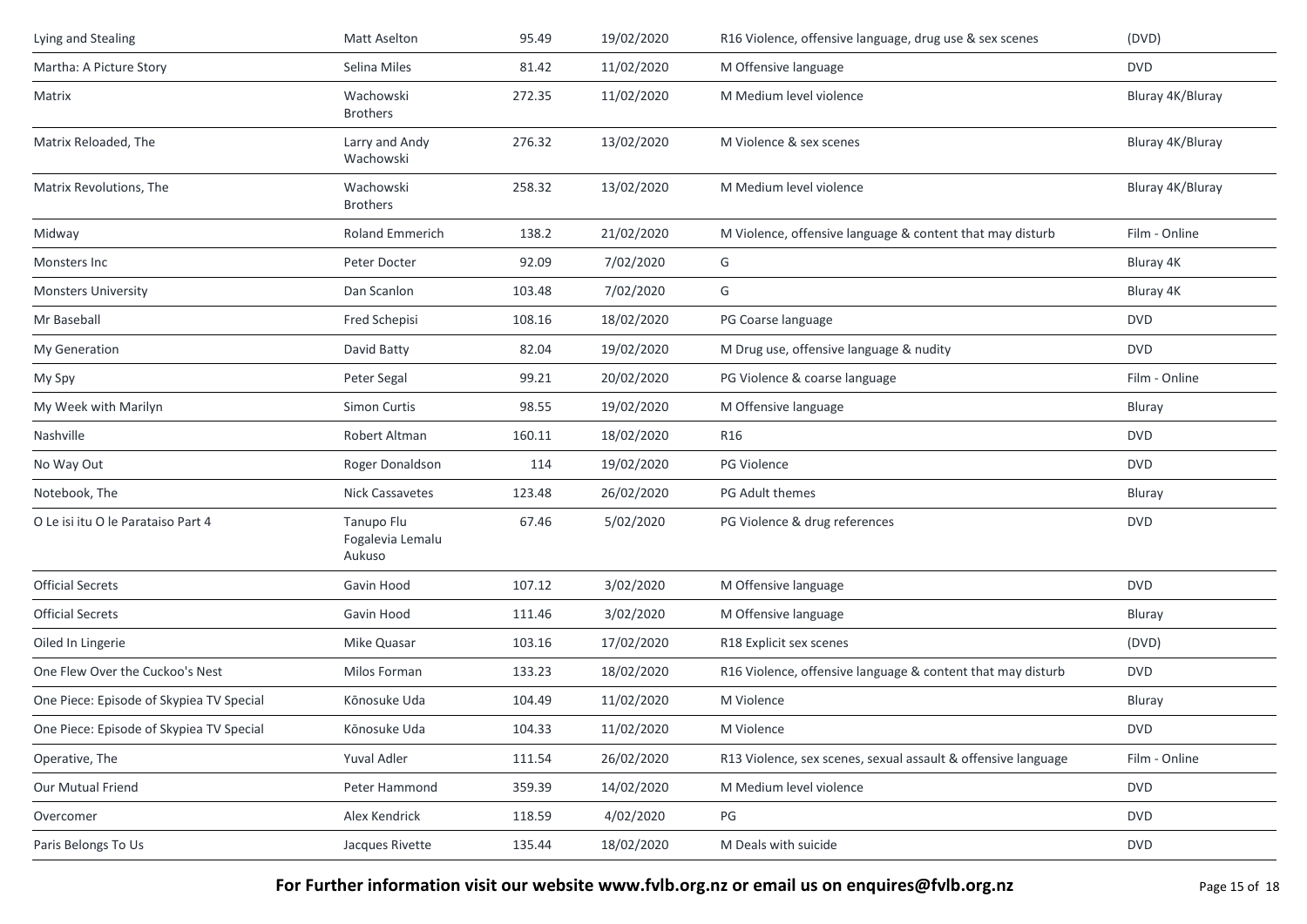| Peanut Butter Falcon, The                     | Tyler Nilson,<br>Michael Schwartz                      | 96.52  | 7/02/2020  | M Violence & offensive language                                   | Film - Online    |
|-----------------------------------------------|--------------------------------------------------------|--------|------------|-------------------------------------------------------------------|------------------|
| PJ Harvey: A Dog Called Money                 | Seamus Murphy                                          | 90     | 21/02/2020 | M Offensive language                                              | Film - Online    |
| Playing with Fire                             | Andy Fickman                                           | 95.59  | 20/02/2020 | PG                                                                | Bluray           |
| Playing with Fire                             | Andy Fickman                                           | 92.03  | 20/02/2020 | PG                                                                | <b>DVD</b>       |
| Playmobil: The Movie                          | Lino DiSalvo                                           | 95     | 13/02/2020 | G                                                                 | <b>DVD</b>       |
| Please Bang My Wife                           | Mike Quasar                                            | 105.41 | 26/02/2020 | R18 Explicit sex scenes                                           | (DVD)            |
| Polterheist                                   | David Gilbank                                          | 86.13  | 12/02/2020 | R16 Graphic violence, offensive language & cruelty                | (DVD)            |
| <b>Predator Trilogy</b>                       | John McTiernan,<br>Stephen Hopkins,<br>Nimrod Antal    | 321.28 | 19/02/2020 | R16 Violence, offensive language & sex scenes                     | Bluray           |
| Quantum of Solace                             | Marc Forster                                           | 107    | 20/02/2020 | M Violence                                                        | Bluray 4K        |
| Rascal Does Not Dream of Bunny Girl Senpai Co | Sōichi Masui                                           | 325.22 | 11/02/2020 | M Sexual references                                               | Bluray           |
| Red Heat (1988)                               | Walter Hill                                            | 99.48  | 20/02/2020 | R <sub>16</sub>                                                   | <b>DVD</b>       |
| Red Heat (1988)                               | Walter Hill                                            | 103.58 | 20/02/2020 | <b>R16</b>                                                        | Bluray           |
| Red Heat (1988)                               | Walter Hill                                            | 207.59 | 20/02/2020 | R16                                                               | Bluray 4K/Bluray |
| Ripper Street Series One Three                | Tom<br>Shankland/Andy<br>Wilson/Chris<br>Menaul et al. | 1405   | 26/02/2020 | <b>Refused Classification</b>                                     | Bluray           |
| Roma                                          | Alfonso Cuarón                                         | 134.58 | 14/02/2020 | M Violence, nudity, offensive language & content that may disturb | Bluray           |
| Roma                                          | Alfonso Cuarón                                         | 129.38 | 14/02/2020 | M Violence, nudity, offensive language & content that may disturb | <b>DVD</b>       |
| Rookie, The: Season One                       | Adam Davidson,<br>Greg Beeman et al                    | 819.04 | 10/02/2020 | R13 Violence & content that may disturb                           | <b>DVD</b>       |
| Rookie, The: Season One (Disc 1)              | Liz Friedlander et al.                                 | 165.02 | 5/02/2020  | R13 Violence & content that may disturb                           | <b>DVD</b>       |
| Rookie, The: Season One (Disc 2)              | Nelson McCormick<br>et al.                             | 161.54 | 5/02/2020  | M Violence                                                        | <b>DVD</b>       |
| Rookie, The: Season One (Disc 3)              | John Terlesky et al.                                   | 163.17 | 5/02/2020  | R13 Violence & content that may disturb                           | <b>DVD</b>       |
| Rookie, The: Season One (Disc 4)              | Omar Madha et al.                                      | 164.37 | 5/02/2020  | R13 Violence & content that may disturb                           | <b>DVD</b>       |
| Rookie, The: Season One (Disc 5)              | Steve Robin et al.                                     | 164.14 | 5/02/2020  | M Violence & content that may disturb                             | <b>DVD</b>       |
| Serengeti                                     | John Downer                                            | 360    | 5/02/2020  | PG                                                                | Bluray           |
| Serengeti                                     | John Downer                                            | 348    | 5/02/2020  | PG                                                                | <b>DVD</b>       |

**For Further information visit our website www.fvlb.org.nz or email us on enquires@fvlb.org.nz** Page 16 of 18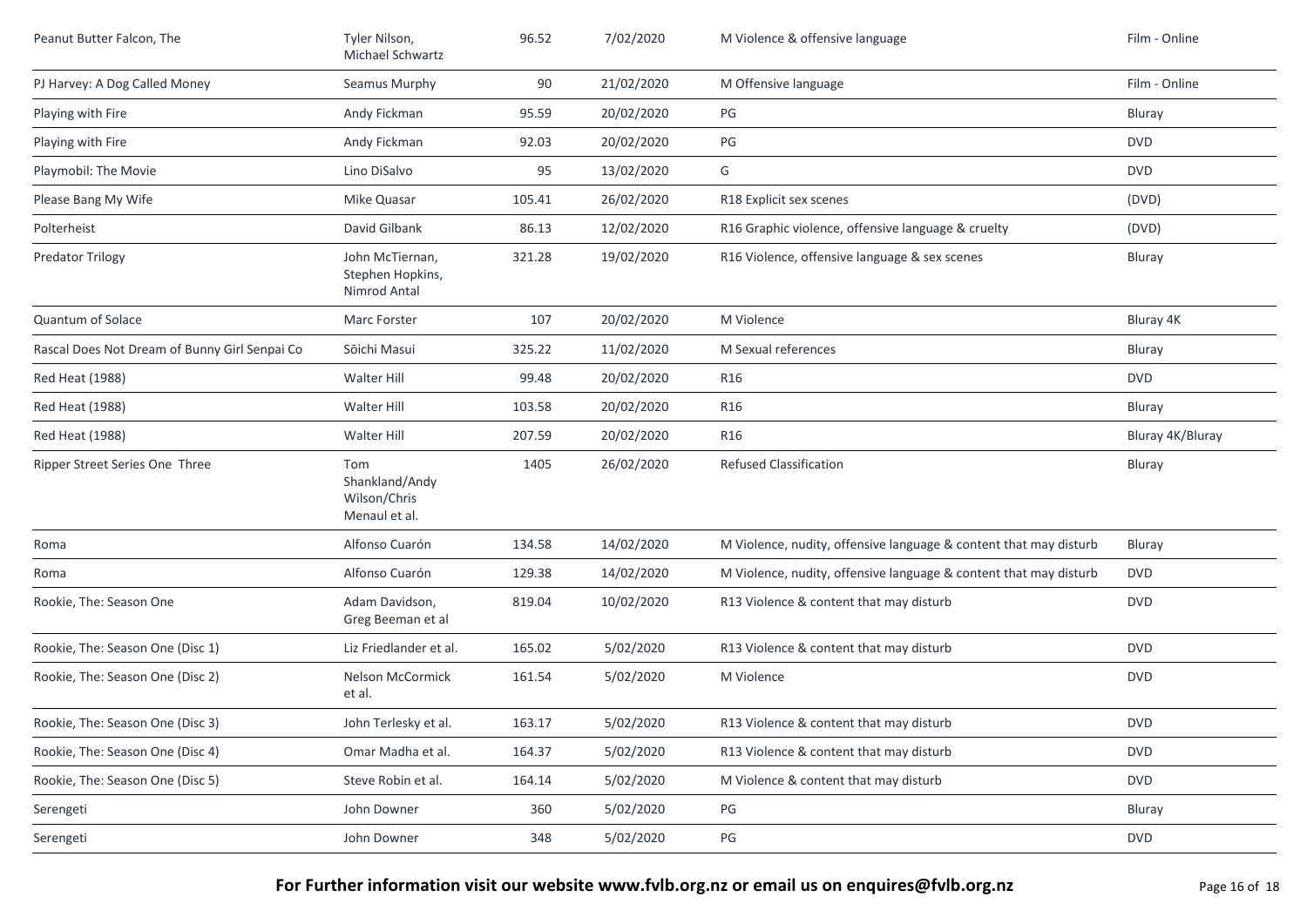| 26/02/2020<br>R16 Violence, offensive language, drug use & sex scenes<br>114.57<br>Bluray                                     |
|-------------------------------------------------------------------------------------------------------------------------------|
| 99.12<br>18/02/2020<br>R16 Violence & offensive language<br><b>DVD</b>                                                        |
| 20/02/2020<br>143.09<br>M Violence<br>Bluray 4K                                                                               |
| 20/02/2020<br>148.06<br>M Violence<br>Bluray 4K                                                                               |
| 101.51<br>25/02/2020<br><b>PG Violence</b><br>Bluray                                                                          |
| 97.4<br>25/02/2020<br>PG Violence<br><b>DVD</b>                                                                               |
| 11/02/2020<br>M Sex scenes, offensive language & drug use<br><b>DVD</b><br>91.08                                              |
| Nobuyoshi Habara<br>14/02/2020<br>Bluray/DVD/DC<br>996.07<br>M Violence & nudity                                              |
| 136.04<br>18/02/2020<br>M Violence<br><b>DVD</b>                                                                              |
| Rebecca Sugar/Ian<br>5/02/2020<br>PG Violence<br>Film - Online<br>82.41                                                       |
| 21/02/2020<br>M Sex scenes, offensive language & nudity<br>Film - Online<br>128                                               |
| 100.04<br>11/02/2020<br>M Offensive language<br><b>DVD</b>                                                                    |
| M Offensive language<br>109.27<br>19/02/2020<br>DVD                                                                           |
| 507.24<br>26/02/2020<br>R16 Violence, offensive language, drug use, sexual references &<br>Bluray<br>content that may disturb |
| 73.49<br>17/02/2020<br>PG Violence<br><b>DVD</b>                                                                              |
| 11/02/2020<br>M Violence, sex scenes & content that may disturb<br>92.35<br><b>DVD</b>                                        |
| 20/02/2020<br>99.12<br>R18 Violence<br>DVD                                                                                    |
| 103.2<br>20/02/2020<br>R18 Violence<br>Bluray                                                                                 |
| 20/02/2020<br>R18 Violence<br>Bluray 4K/Bluray<br>206.4                                                                       |
| 7/02/2020<br>96.07<br>PG Some scenes may scare very young children<br>Bluray 4K                                               |
| 24/02/2020<br>73.45<br>M Offensive language<br>Film - Online                                                                  |
| 14/02/2020<br><b>DVD</b><br>130.18<br>M Drug use                                                                              |
| 98.12<br>7/02/2020<br>G<br>Bluray 4K                                                                                          |
| 120<br>14/02/2020<br>M Offensive language & nudity<br><b>DVD</b>                                                              |
| <b>DVD</b><br>18/02/2020<br>PG Violence<br>79.05                                                                              |
|                                                                                                                               |

**For Further information visit our website www.fvlb.org.nz or email us on enquires@fvlb.org.nz** Page 17 of 18